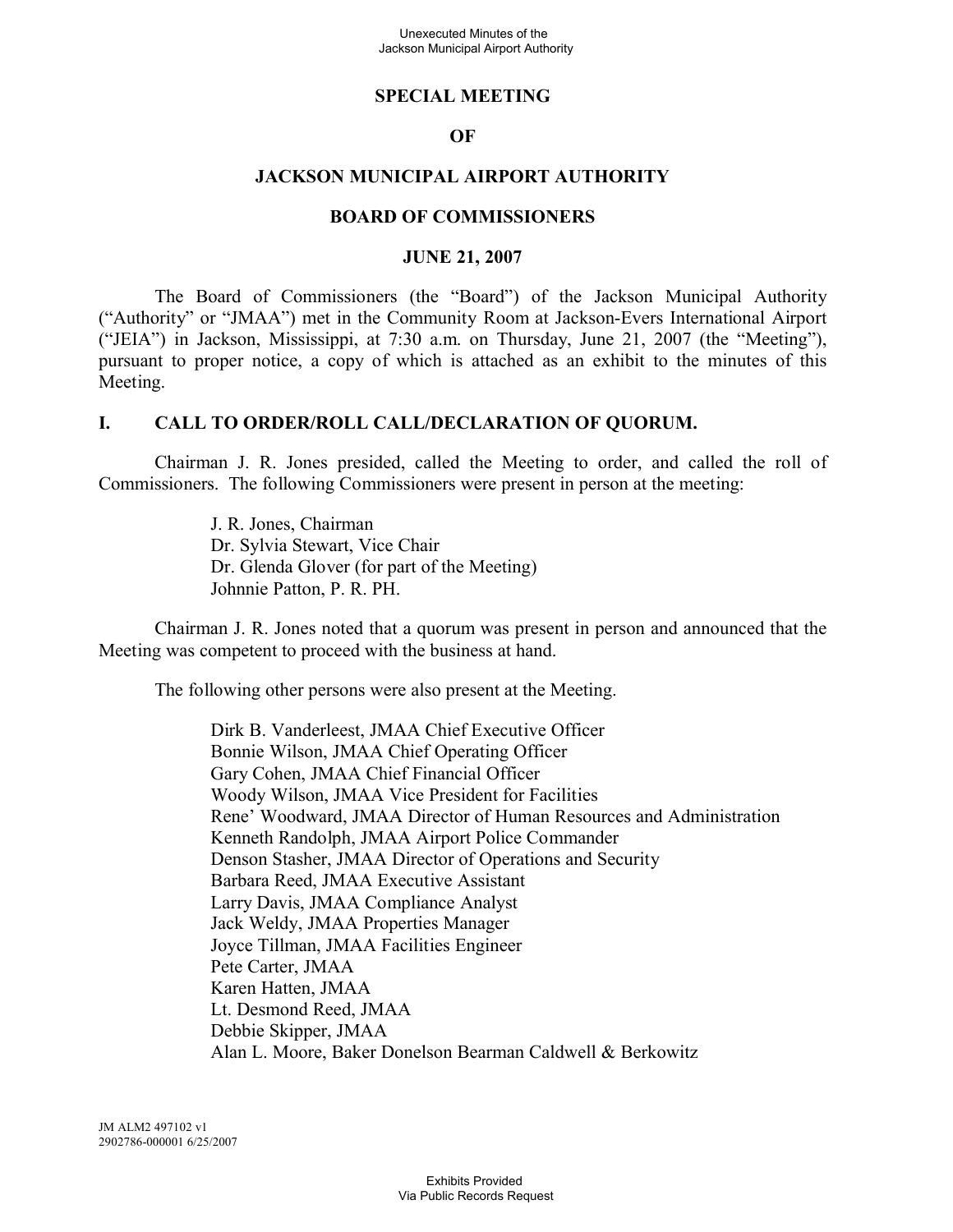Jeff Wagner, Baker Donelson Bearman Caldwell & Berkowitz Chuck Lott, Neel-Schaffer, Inc.

# **II. APPROVAL AND EXECUTION OF MINUTES.**

# **A. Special Board Meeting on June 6, 2007.**

The Board considered the minutes of the Open Session and Executive Session of the Special Board Meeting on June 6, 2007.

After discussion, upon motion duly made by Commissioner Stewart, seconded by Commissioner Patton, and unanimously approved by the affirmative votes of all Commissioners present (Commissioner Glover not being present at this time), said minutes were approved as presented and directed to be filed in the appropriate minute book and records of the Authority.

# **III. PUBLIC COMMENTS.**

None.

# **IV. REPORTS.**

# **A. Chief Executive Officer.**

1. Airport Project Manager Summary, Ending May 31, 2007.

Mr. Vanderleest directed the Board's attention to this Report, as found in the packet distributed to the Board prior to the Meeting (the "Packet"), and discussed this Report with the Board. A copy of the Packet is attached as an exhibit to the minutes of the Meeting.

## 2. Airport Activity Statistics Report, Ending May 31, 2007.

Mr. Vanderleest directed the Board's attention to the Activity Report for the month ended May 31, 2007, as found in the Packet, and discussed this Report with the Board.

- 3. Employee Recognitions.
	- a. Employee of the Month.

Mr. Vanderleest asked that this matter be deferred to the end of the Meeting.

b. Certificates of Completion: American Sign Language.

Mr. Vanderleest asked that this matter be deferred to the end of the Meeting.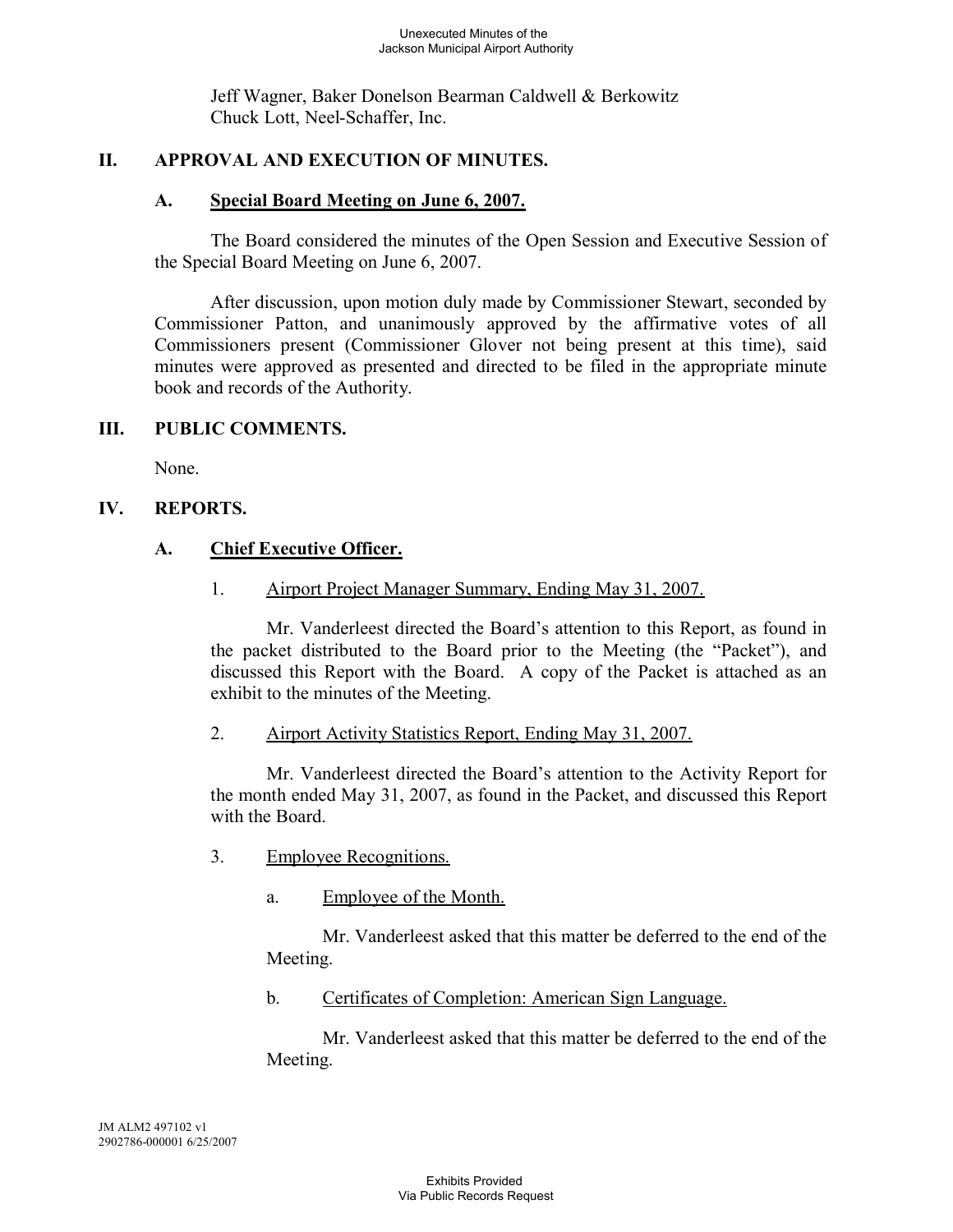### c. International Parking Institute Award: Honorable Mention Parking Facility Rehabilitation and Expansion.

Mr. Vanderleest recognized and commended Mr. Woody Wilson, JMAA Vice President for Facilities, for his outstanding work in connection with rehabilitation and expansion of the public parking garage at JEIA. Mr. Vanderleest said that project had recently been given an Honorable Mention Award by the International Parking Institute in the category of Parking Facility Rehabilitation and Expansion.

#### 4. U. S. Department of Homeland Security/FEMA Logistics Center.

Mr. Vanderleest said that J. C. Sandberg, the member of the Washington, D. C. office of Baker Donelson working on this matter, had visited Jackson on June 11-12, 2007. In addition to visiting with Mr. Vanderleest and touring JEIA to understand more fully the opportunity to locate a logistics center at JEIA, Mr. Sandberg met with individuals assigned to logistics preparation at the Mississippi Emergency Management Agency ("MEMA"). As a result of those meetings, Mr. Sandberg had learned that MEMA officials were continuing to use an airfield at Purvis, Mississippi, for post-Katrina logistics support, and were considering use of the Naval Air Station in Meridian, Mississippi, as a logistics center. Mr. Sandberg advised the MEMA officials of JMAA's interest in establishing a logistics center at JEIA. Mr. Vanderleest said that additional meetings would be held with MEMA officials in the near future.

Mr. Vanderleest then reported on meetings that had been scheduled in Washington, D. C. on June 18-19 by John Waits and Mr. Sandberg to discuss the logistics center project. Mr. Vanderleest said that they met with Mark Snyder, a FEMA official working on a pilot project whereby FEMA would fund a study of logistics center needs and options. Mr. Vanderleest said that they also met with Mark Van der Water, Minority Clerk to the Senate Appropriations Committee, Homeland Security Subcommittee; Brad Davis, General Counsel to Senator Cochran; Jack Norris, Appropriations Director for Senator Lott; Mike Lipski, Legislative Director for Congressman Pickering; and Karus Gutter, Senior Legislative Assistant to Congressman Thompson. Mr. Vanderleest said that all were receptive to development of a logistics center at JEIA, and all pledged their support and assistance in persuading FEMA to designate JEIA as the site for its pilot project.

## 5. Flowood Annexation.

Mr. Vanderleest said that, as directed by the Board, he had delivered a letter to Gary Rhoads, Mayor of the City of Flowood, expressing JMAA's opposition to Flowood's annexation of property at JEIA and offering to meet with Mayor Rhoads and other representatives of Flowood to discuss zoning, development guidelines, and other issues of mutual concern. Mr. Vanderleest said that an initial meeting was scheduled for July 3, 2007.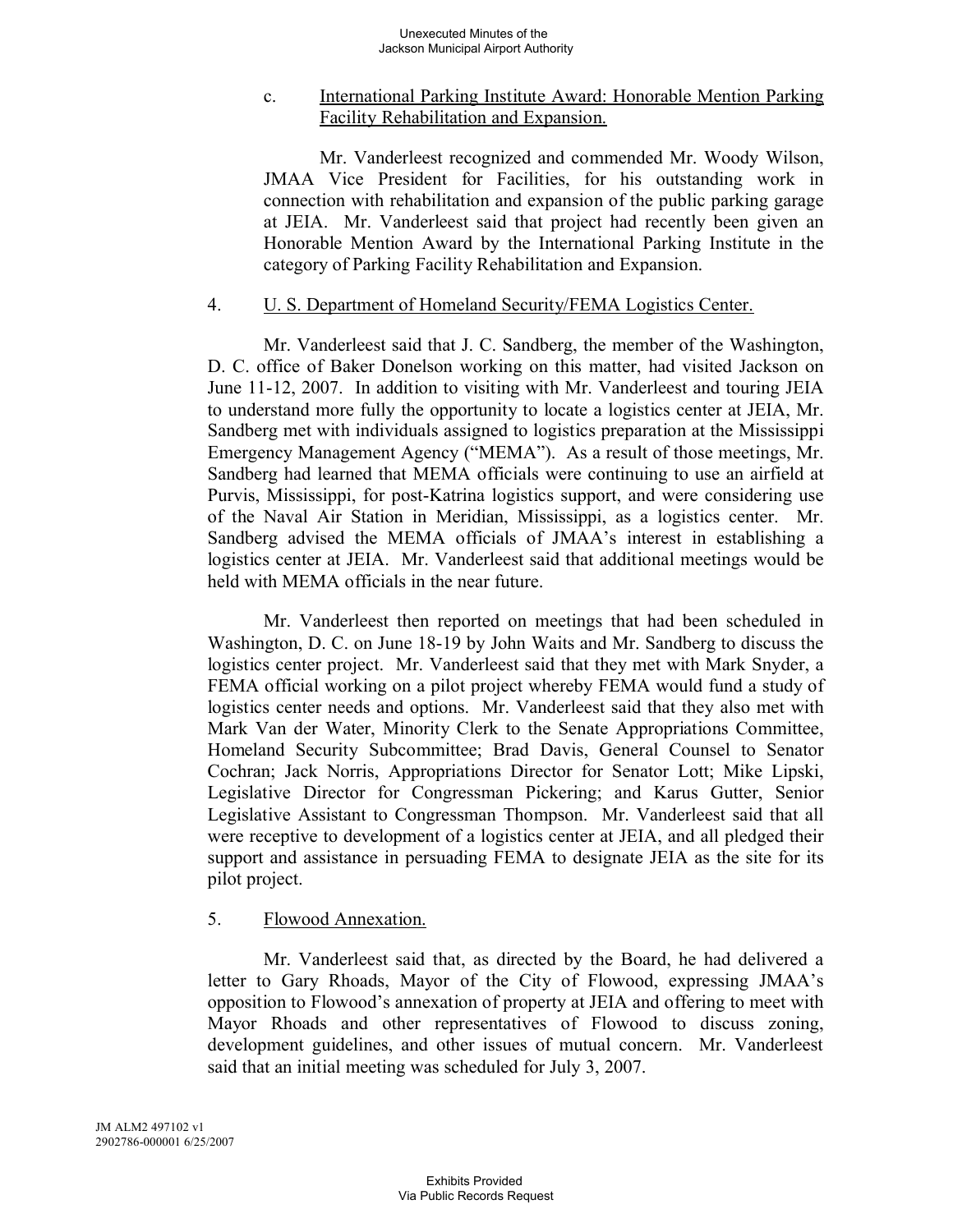Mr. Vanderleest then asked Mr. Moore to report to the Board on other actions taken in connection with this matter.

Mr. Moore reported that, as directed by the Board, Mr. Wagner and Mr. Moore met on June 7, 2007, with Sarah O'Reilly-Evans, City Attorney for Jackson, and Chandra Calhoun Lawrence, Assistant City Attorney, to give the City notice of Flowood's intention to annex two parcels at JEIA. During that meeting, Ms. O'Reilly-Evans expressed agreement with the Authority's intention to employ Jim Carroll of the Jackson, Mississippi, law firm of Carroll Warren and Parker, to represent the Authority in opposing Flowood's annexation attempt.

At Mrs. O'Reilly-Evans' suggestion, Mr. Moore and Mr. Wagner met with the Jackson City Council on Tuesday evening, June 19, 2007 to discuss Flowood's intended annexation of two parcels at JEIA. No action or decision was requested of the City Council at this time. However, Mr. Moore said that he asked the City Council to consider joining with JMAA in opposing the annexation, if/when Flowood files the annexation ordinance in court without removing the JEIA parcels. He said that the City Council was receptive, and would consider taking such action at the appropriate time.

Mr. Moore also advised the Board that, as directed by the Board, the Authority had taken appropriate steps to retain Jim Carroll of the Jackson, Mississippi, law firm of Carroll Warren and Parker, to represent JMAA, and perhaps the City of Jackson on issues of mutual concern, in opposing Flowood's annexation. Initial research has been undertaken, but Mr. Carroll will not make a formal appearance on behalf of JMAA unless/until Flowood files the ordinance without deleting the JEIA property.

#### **B. Attorney.**

Mr. Moore said that he had nothing to add to what had been previously discussed.

## **V. ACTION ITEMS.**

## **A. Financial Matters.**

- 1. Financial Reports for May 2007: Accept.
- 2. Claims Docket for May 2007: Approve.

Mr. Vanderleest discussed with the Board the (i) financial reports for the Authority for the month of May 2007, as found in the Packet, and the (ii) Claims Docket for the Authority for the month of May 2007, as set out in the Packet.

After discussion, upon motion duly made by Commissioner Stewart, seconded by Commissioner Patton, and unanimously approved by the affirmative votes of all Commissioners present (Commissioner Glover not being present at this time), the Board adopted the following resolution.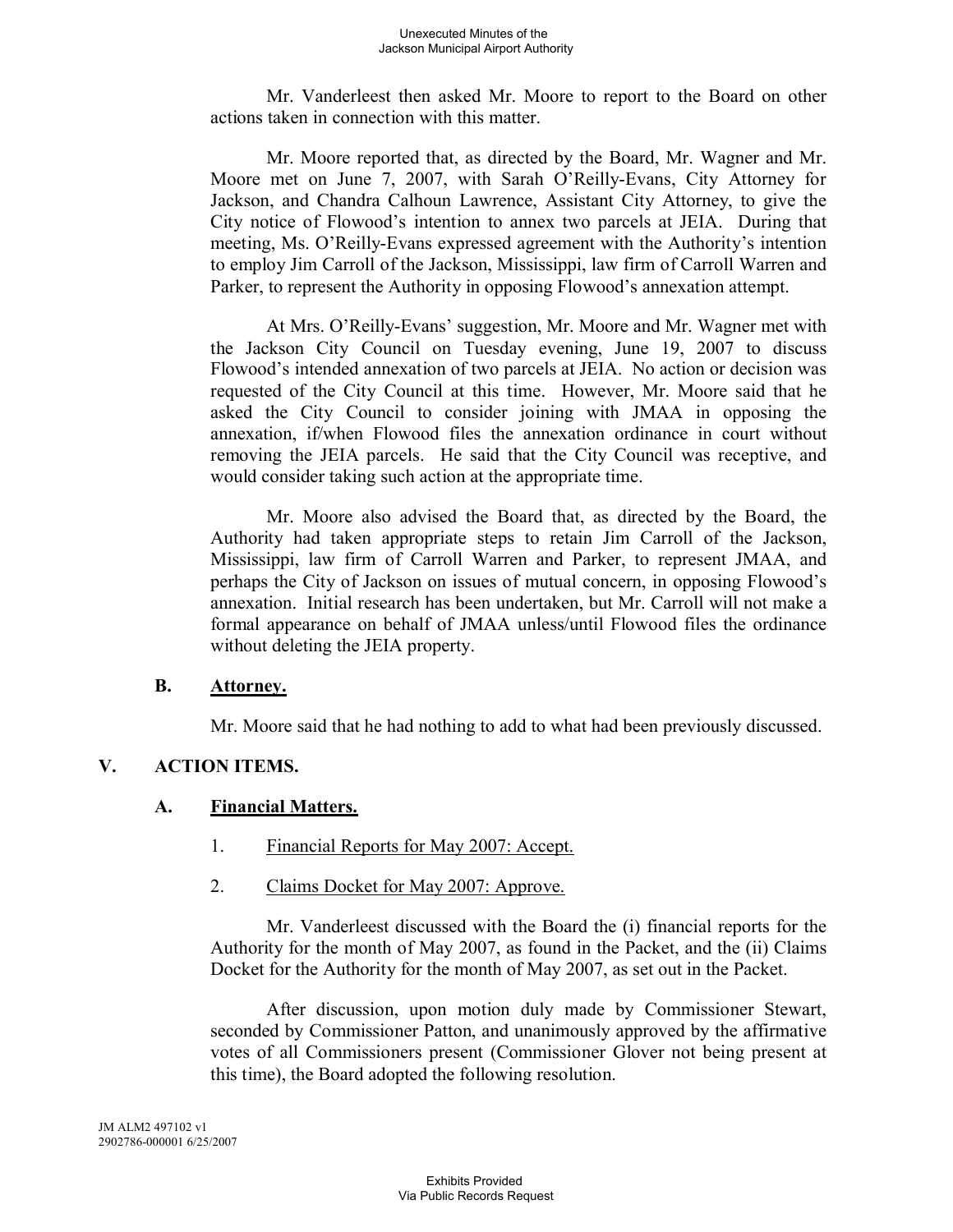### **RESOLUTION ACCEPTING FINANCIAL REPORTS FOR MAY 2007 AND APPROVING AND AUTHORIZING PAYMENT OF CLAIMS DOCKET FOR MAY 2007**

**WHEREAS**, the Board of Commissioners (the "Board") of the Jackson Municipal Airport Authority (the "Authority") has reviewed and considered (i) certain financial statements for the Authority for the month and period ending May 31, 2007 (the "Financial Reports"), and (ii) the Claims Docket of the Authority for the month of May 2007 (the "Claims"), both the Financial Reports and the Claims being (i) included in the packet distributed to the Board prior to the June 21, 2007, Special Meeting of the Board and (ii) incorporated herein by reference;

**NOW, THEREFORE, BE IT RESOLVED**, the Board hereby (i) accepts the Financial Reports and (ii) approves and authorizes payment of the Claims in the total amount of \$1,342,271.90.

#### 3. Reallocation of Use of Bond Proceeds.

Mr. Vanderleest directed the Board's attention to the memorandum in the Packet which described this matter, and discussed this matter with the Board.

After discussion, upon motion duly made by Commissioner Stewart, seconded by Commissioner Patton, and unanimously approved by the affirmative votes of all Commissioners present (Commissioner Glover not being present at this time), the Board adopted the following resolution.

### **RESOLUTION REALLOCATING PROCEEDS OF \$17,200,000.00 AIRPORT REVENUE BONDS, SERIES 2005A (NON-AMT) AND \$8,260,000.00 TAXABLE AIRPORT REVENUE BONDS, SERIES 2005C**

**WHEREAS**, the staff, bond counsel and general counsel to the Jackson Municipal Airport Authority (the "Authority") have advised the Board of Commissioners (the "Board") of the Authority that certain proceeds from the sale of Airport Revenue Bonds, Series 2005A (Non-AMT) (the "Series 2005A Bonds") and Taxable Airport Revenue Bonds, Series 2005C (the "Series 2005C Bonds") had not been and would not be spent on the projects originally scheduled to be funded by said proceeds because the cost of those projects had been less than originally anticipated; and

**WHEREAS**, the staff, bond counsel and general counsel have recommended that the Board reallocate the remaining proceeds of the Series 2005A Bonds and the Series 2005C Bonds to certain other projects, all as more particularly described in that certain memorandum dated June 20, 2007, (i) distributed to the Board prior to the Special Meeting of the Board on June 21, 2007 (the "Memorandum") and (ii) incorporated herein by reference; and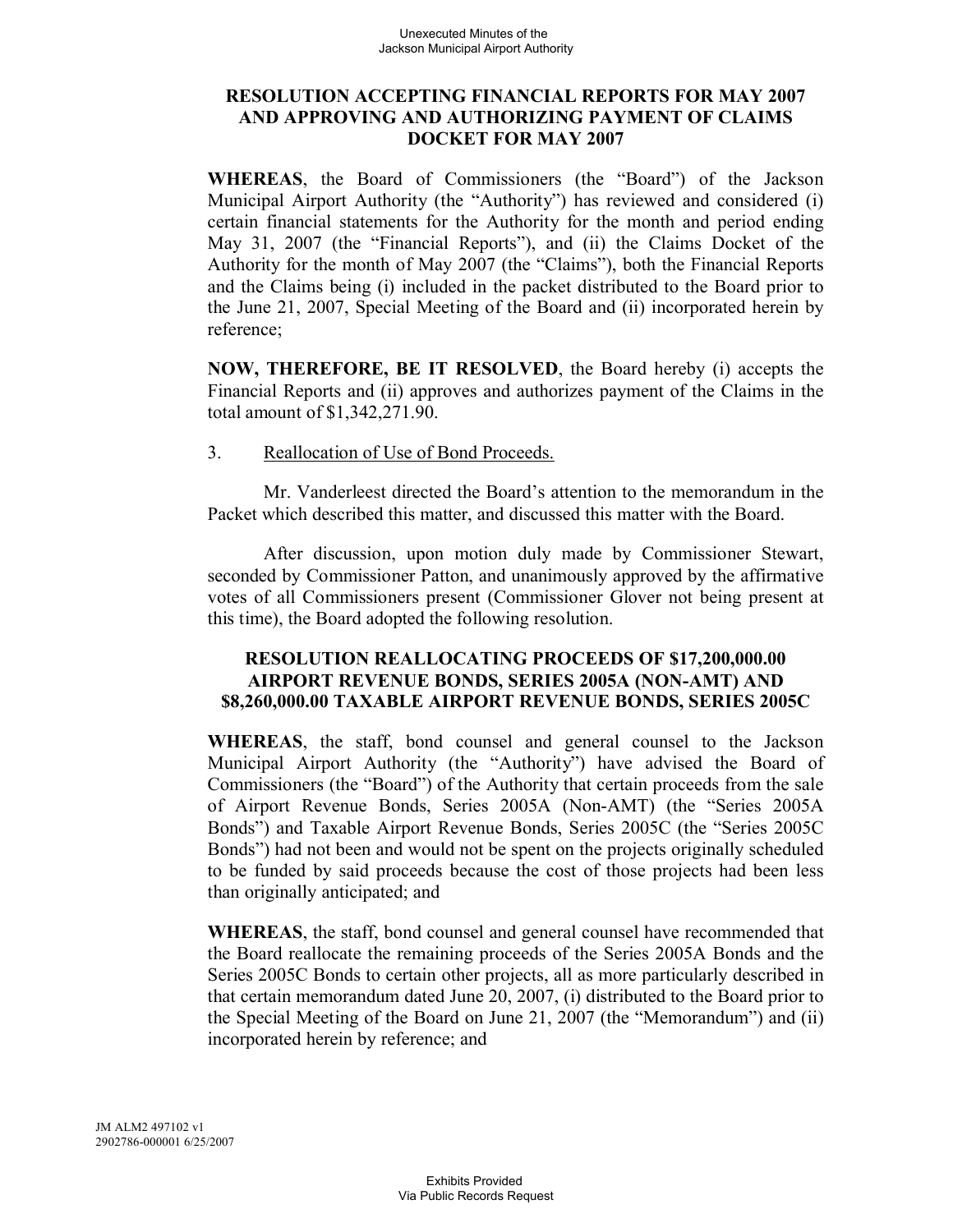**WHEREAS**, the Board has reviewed the Memorandum and considered said recommendation by the staff, bond counsel, and general counsel of the Authority;

**NOW, THEREFORE, BE IT RESOLVED**, the Board hereby determines that it would be in the best interests of and in furtherance of the duties and responsibilities of the Authority to, and the Board hereby does, approve, authorize, and direct reallocation of the unspent proceeds from the Series 2005A Bonds and the Series 2005C Bonds to and for the projects more particularly described in the Memorandum; and in connection therewith, the Chief Executive Officer of the Authority is authorized and directed to execute all documents necessary and appropriate to accomplish the foregoing, said documents to be in such form and to contain such terms and conditions as may be deemed appropriate by the Chief Executive Officer, as evidenced by his execution thereof.

[Commissioner Glover then joined the Meeting by telephone. She was able to be heard by all those present at the Meeting, and all those present at the Meeting were able to hear her.]

## **B. Service Agreements.**

- 1. Agreement with Convergent Strategies Consulting, Inc. for Unlicensed Wireless System Design, JEIA: Approve Agreement.
- 2. Agreement with Burns Cooley Dennis, Inc. for Professional Engineering Services, HF, JMAA Contract No. 001-07-318-3: Approve Addendum No.  $3<sub>1</sub>$
- 3. Agreement with Access Control Group for Parking Revenue Control System Upgrades and Maintenance, JEIA: Approve Agreement.
- 4. Agreement with Aviation Management Consulting Group for General Aviation Consulting, JMAA Contract No. 051-06-232: Approve Supplement to Agreement.
- 5. Agreement with Tennant Services for Maintenance and Repairs, JEIA: Approve Agreement.
- 6. Agreement with BellSouth for FastAccess DSL Services, JEIA: Approve Agreement.
- 7. Agreement with Kamsky Associates, Inc. for Professional Consulting Services, JEIA, JMAA Contract No. 008-06-250: Approve Addendum No.  $2.$
- 8. JMAA Project No. 009-07, Contract No. 009-07-286, Subsurface Storm Water Assessment: Approve Addendum No. 11 to Agreement.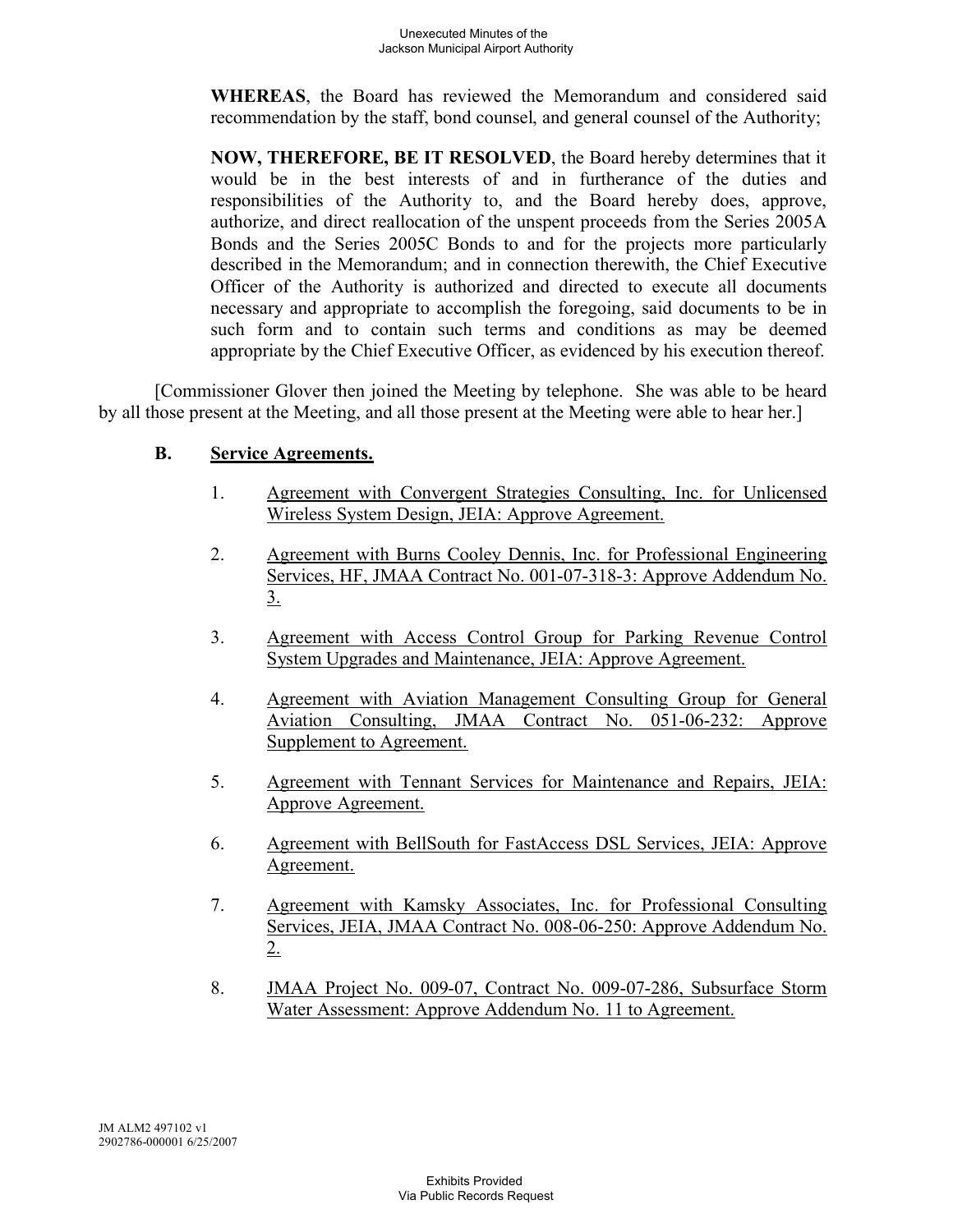- 9. Agreement with Neel-Schaffer, Inc. for Professional Engineering Services, JEIA Mapping, JEIA Contract No. 286: Approve Addendum No. 12 to Agreement.
- 10. Agreement with Charbonnet & Associates, Planners and Consultants, Inc. for Consulting Services, JMAA Contract No. 018-01-173: Approve Amendment No. 2 to Consulting Agreement.

Mr. Vanderleest directed the Board's attention to the memoranda in the Packet which described each of the matters set out above, and discussed each of these matters with the Board.

After discussion, upon motion duly made by Commissioner Patton, seconded by Commissioner Stewart, and unanimously approved by the affirmative votes of all Commissioners present, the Board adopted the following resolution.

### **RESOLUTION APPROVING AND AUTHORIZING CERTAIN ACTIONS WITH RESPECT TO CERTAIN SERVICE AGREEMENTS**

**WHEREAS**, the staff of the Jackson Municipal Airport Authority (the "Authority") has recommended that the Board of Commissioners (the "Board") of the Authority approve and authorize certain actions with respect to certain service agreements identified below, all as more particularly described in certain memoranda (i) included in the packet distributed to the Board prior to the June 21, 2007, Special Meeting of the Board (separately, each a "Memorandum;" collectively, the "Memoranda") and (ii) incorporated herein by reference; and

**WHEREAS**, the Board has reviewed and considered said Memoranda and considered said recommendations by the staff of the Authority;

**NOW, THEREFORE, BE IT RESOLVED**, the Board hereby determines that it would be in the best interests of and in furtherance of the duties and responsibilities of the Authority to, and the Board hereby does, take the following actions:

- 1. The Board approves and authorizes negotiation and execution of an agreement with Convergent Strategies Consulting, Inc. for unlicensed wireless system design at Jackson-Evers International Airport (the "Agreement"), said Agreement to be in such form and to contain such terms and conditions consistent with the Memorandum which describes this matter, as may be deemed appropriate by the Chief Executive Officer of the Authority, as evidenced by his execution thereof.
- 2. The Board approves and authorizes negotiation and execution of a certain Addendum No. 3 to the Authority's agreement with Burns Cooley Dennis, Inc. for additional professional engineering services relating to an assessment of the load-bearing capacity of certain runways and facilities at Hawkins Field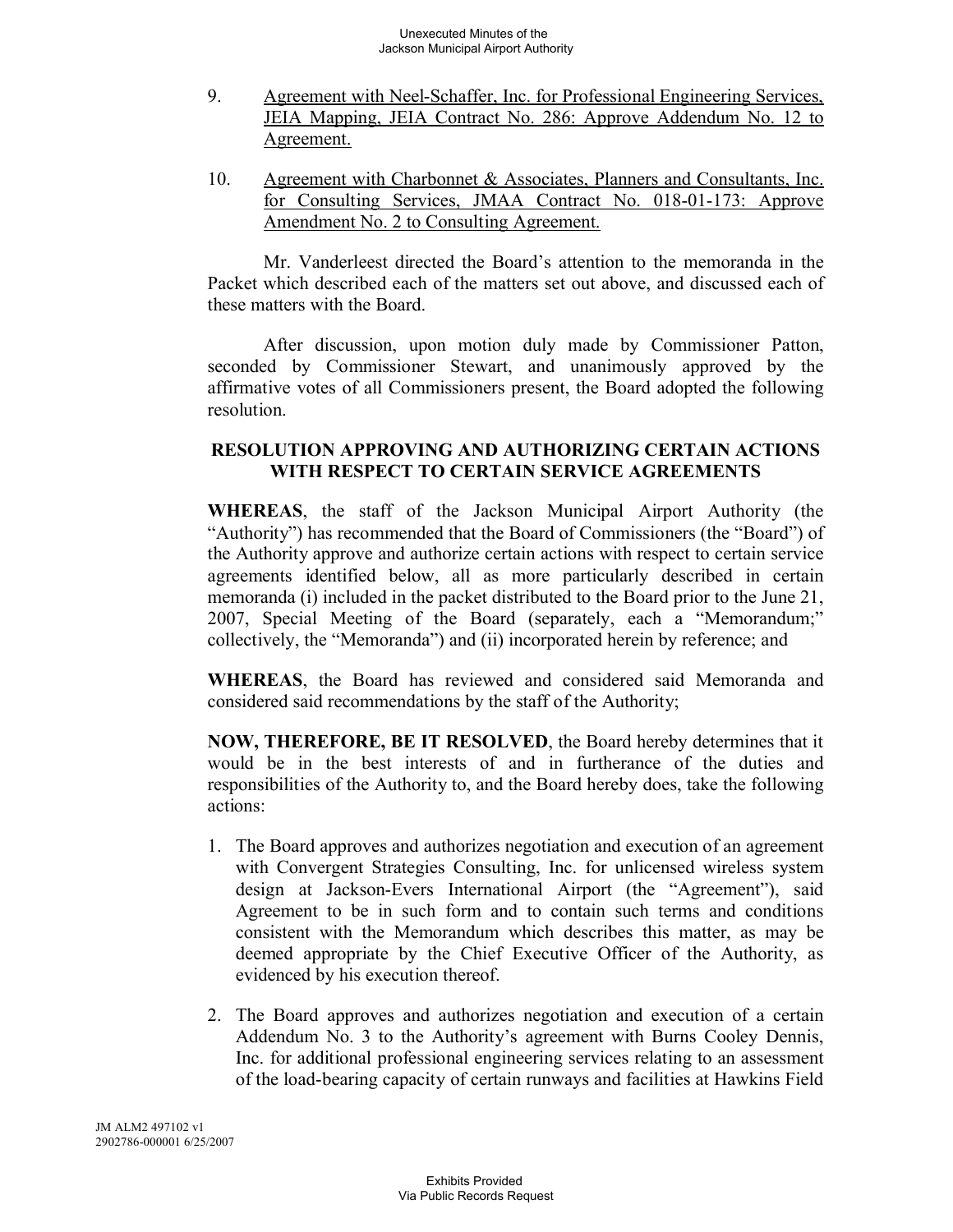(the "Addendum"), said Addendum to be in such form and to contain such terms and conditions consistent with the Memorandum which describes this matter, as may be deemed appropriate by the Chief Executive Officer of the Authority, as evidenced by his execution thereof.

- 3. The Board approves and authorizes negotiation and execution of an agreement with Access Control Group, Inc. for software upgrades and maintenance of parking revenue control systems and equipment at Jackson-Evers International Airport (the "Agreement"), said Agreement to be in such form and to contain such terms and conditions consistent with the Memorandum which describes this matter, as may be deemed appropriate by the Chief Executive Officer of the Authority, as evidenced by his execution thereof.
- 4. The Board approves and authorizes negotiation and execution of an agreement with Aviation Management Consulting Group for professional services in connection with (i) development of and (ii) requests for proposals for general aviation hangars at Jackson-Evers International Airport (the "Agreement"), said Agreement to be in such form and to contain such terms and conditions consistent with the Memorandum which describes this matter, as may be deemed appropriate by the Chief Executive Officer of the Authority, as evidenced by his execution thereof.
- 5. The Board approves and authorizes negotiation and execution of an agreement with Tennant Services ("Tennant") for labor, parts, priority service and other maintenance services in connection with certain floor cleaning machines manufactured by Tennant and used by the Authority (the "Agreement"), said Agreement to be in such form and to contain such terms and conditions consistent with the Memorandum which describes this matter, as may be deemed appropriate by the Chief Executive Officer of the Authority, as evidenced by his execution thereof.
- 6. The Board approves and authorizes negotiation and execution of an agreement with BellSouth FastAccess Business DSL ("BellSouth") for installation of a FastAccess DSL business telephone line at the parking garage exit lanes at Jackson-Evers International Airport (the "Agreement"), said Agreement to be in such form and to contain such terms and conditions consistent with the Memorandum which describes this matter, as may be deemed appropriate by the Chief Executive Officer of the Authority, as evidenced by his execution thereof.
- 7. The Board approves and authorizes negotiation and execution of a certain addendum to the Authority's agreement with Kamsky Associates, Inc. ("Kamsky") to employ Kamsky to provide additional professional services relating to the Authority's initiative to develop air cargo trade with China (the "Addendum"), said Addendum to be in such form and to contain such terms and conditions consistent with the Memorandum which describes this matter,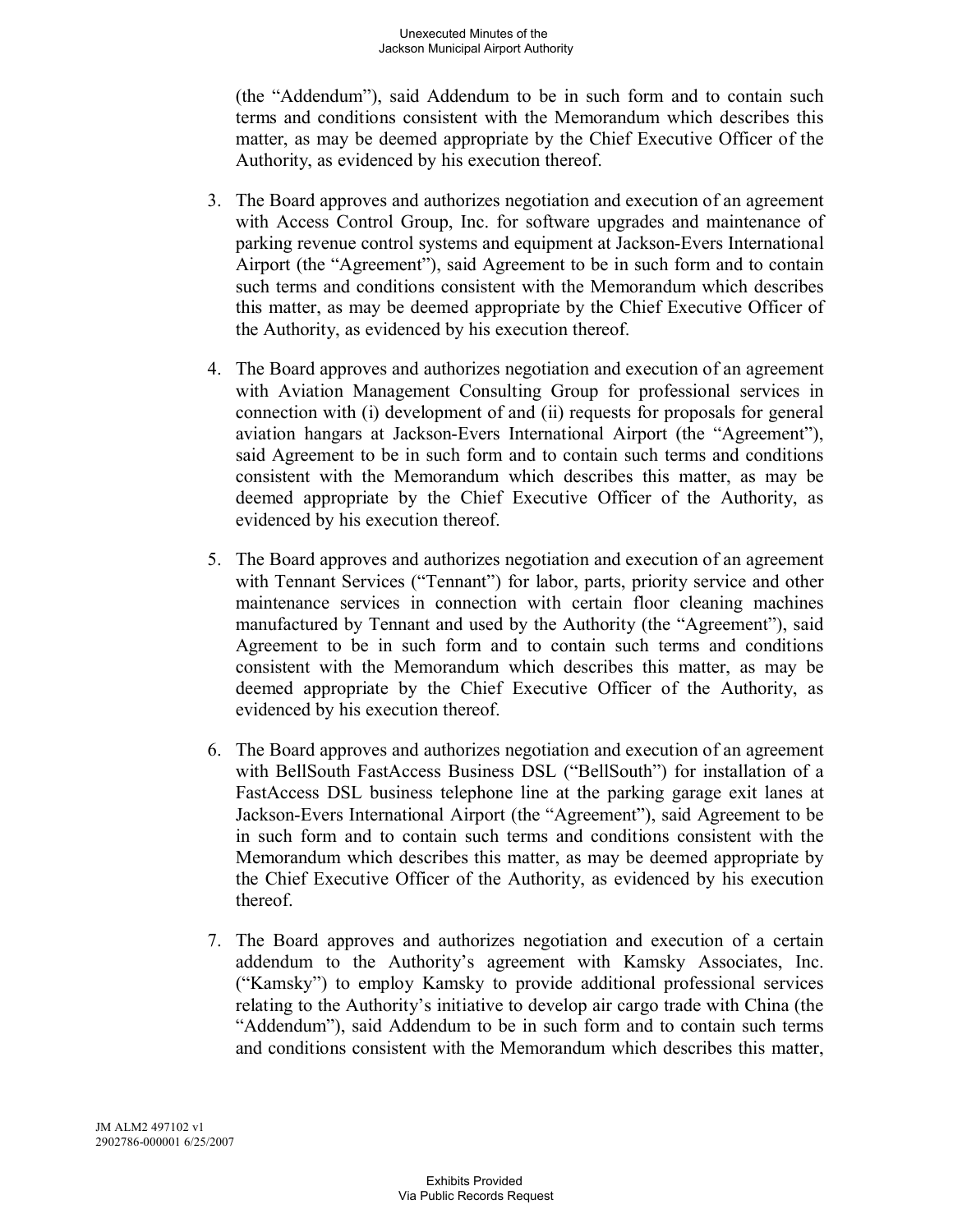as may be deemed appropriate by the Chief Executive Officer of the Authority, as evidenced by his execution thereof.

- 8. The Board approves and authorizes negotiation and execution of a certain Addendum No. 11 to the Standard Form Agreement between the Authority and Neel-Schaffer to employ Neel-Schaffer to inspect and evaluate the subsurface storm drainage system in the vicinity of Taxiways A, B and C at Jackson-Evers International Airport and provide recommendations for repairs and improvements thereto (the "Addendum"), said Addendum to be in such form and to contain such terms and conditions consistent with the Memorandum which describes this matter, as may be deemed appropriate by the Chief Executive Officer of the Authority, as evidenced by his execution thereof.
- 9. The Board approves and authorizes negotiation and execution of a certain Addendum No. 12 to the Standard Form Agreement between the Authority and Neel-Schaffer to employ Neel-Schaffer to provide certain mapping services regarding Jackson-Evers International Airport (the "Addendum"), said Addendum to be in such form and to contain such terms and conditions consistent with the Memorandum which describes this matter, as may be deemed appropriate by the Chief Executive Officer of the Authority, as evidenced by his execution thereof.
- 10. The Board approves and authorizes negotiation and execution of a certain amendment to the Consulting Agreement (the "Agreement") between the Authority and Charbonnet & Associates, Planners and Consultants, Inc. ("Charbonnet") to extend the term of the Agreement and provide for certain additional services (the "Amendment"), said Amendment to be in such form and to contain such terms and conditions consistent with the Memorandum which describes this matter, as may be deemed appropriate by the Chief Executive Officer of the Authority, as evidenced by his execution thereof.

# **C. Construction Projects.**

1. JMAA Project No. 041-06, Contract No. 041-06-277, Airfield Signage Inventory and Assessment, JEIA: Approve Amendment No. 2 to Addendum No. 10.

Mr. Vanderleest directed the Board's attention to the memorandum in the Packet which described this matter, and discussed this matter with the Board.

After discussion, upon motion duly made by Commissioner Stewart, seconded by Commissioner Patton, and unanimously approved by the affirmative votes of all Commissioners present, the Board adopted the following resolution.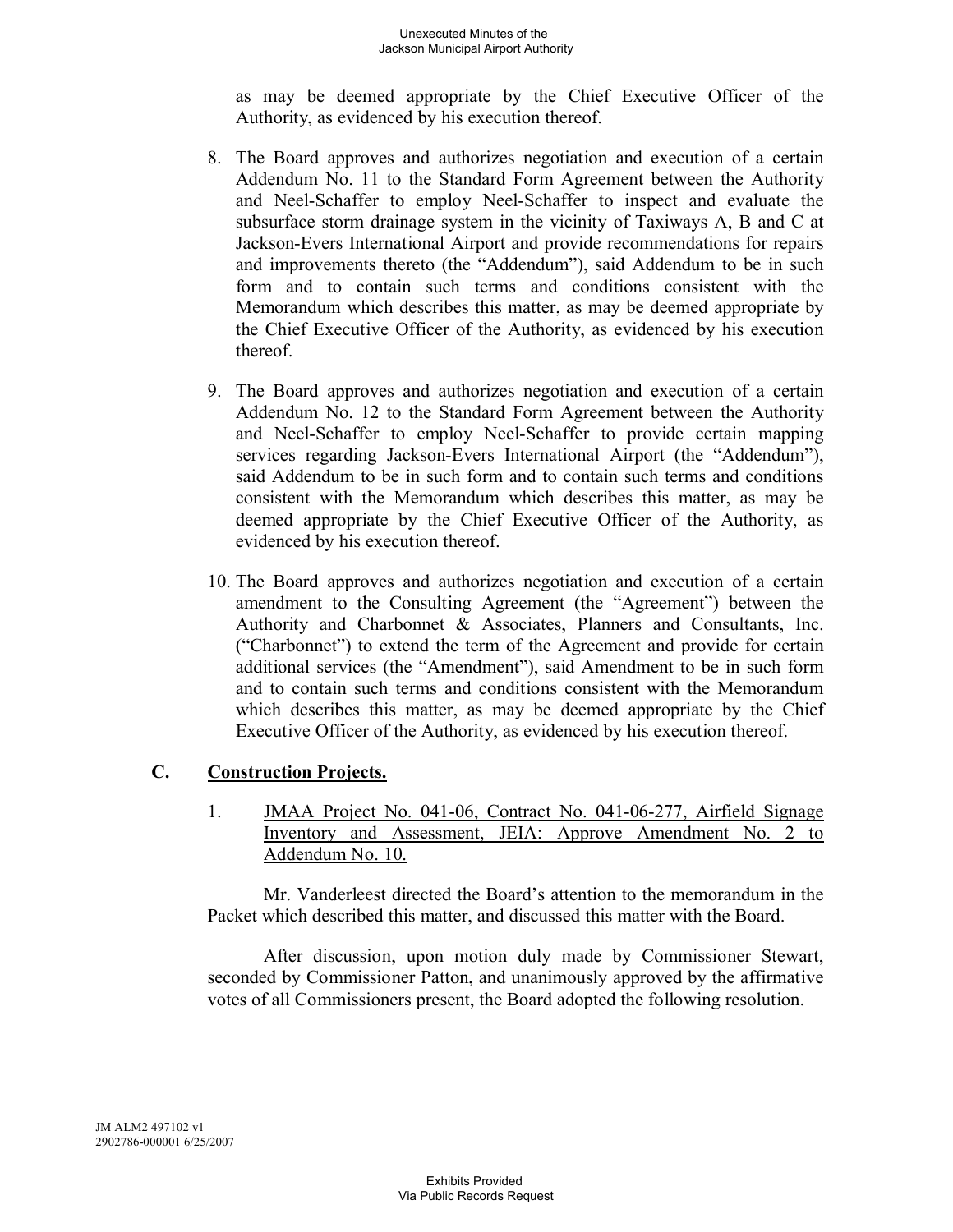### **RESOLUTION APPROVING AND AUTHORIZING AMENDMENT NO. 2 TO ADDENDUM NO. 10 TO STANDARD FORM AGREEMENT WITH NEEL-SCHAFFER, INC.**

**WHEREAS**, the staff of the Jackson Municipal Airport Authority (the "Authority") has recommended that the Board of Commissioners (the "Board") of the Authority approve and authorize a certain Amendment No. 2 to Addendum No. 10 to the Standard Form Agreement between the Authority and Neel-Schaffer, Inc. ("Neel-Schaffer") to extend the time for the performance of services under Addendum No. 10 without any increase in cost, as more particularly described in a certain memorandum dated May 23, 2007, and the attachments thereto, (i) included in the packet distributed to the Board prior to the June 21, 2007, Special Meeting of the Board (collectively, the "Memorandum") and (ii) incorporated herein by reference; and

**WHEREAS**, the Board has reviewed and considered the Memorandum and considered said recommendation by the staff of the Authority;

**NOW, THEREFORE, BE IT RESOLVED**, the Board hereby determines that it would be in the best interests of and in furtherance of the duties and responsibilities of the Authority to, and the Board hereby does, approve and authorize negotiation and execution of Amendment No. 2 to Addendum No. 10 to the Standard Form Agreement between the Authority and Neel-Schaffer, Inc. ("Neel-Schaffer") to extend the time for performance of certain services by Neel-Schaffer under Addendum No. 10 at no additional cost to the Authority, as more particularly described in the Memorandum, said Amendment No. 2 to be in such form and to contain such terms and conditions consistent with the Memorandum as may be deemed appropriate by the Chief Executive Officer of the Authority, as evidenced by his execution thereof.

2. JMAA Project No. 039-06, Exterior Washing of Main Terminal Building, JEIA: Award Contract.

Mr. Vanderleest directed the Board's attention to the memorandum in the Packet which described this matter, and the Bid Tabulation Form dated May 11, 2007, which described this matter, also in the Packet, and discussed both with the Board.

After discussion, upon motion duly made by Commissioner Patton, seconded by Commissioner Stewart, and unanimously approved by the affirmative votes of all Commissioners present, the Board adopted the following resolution.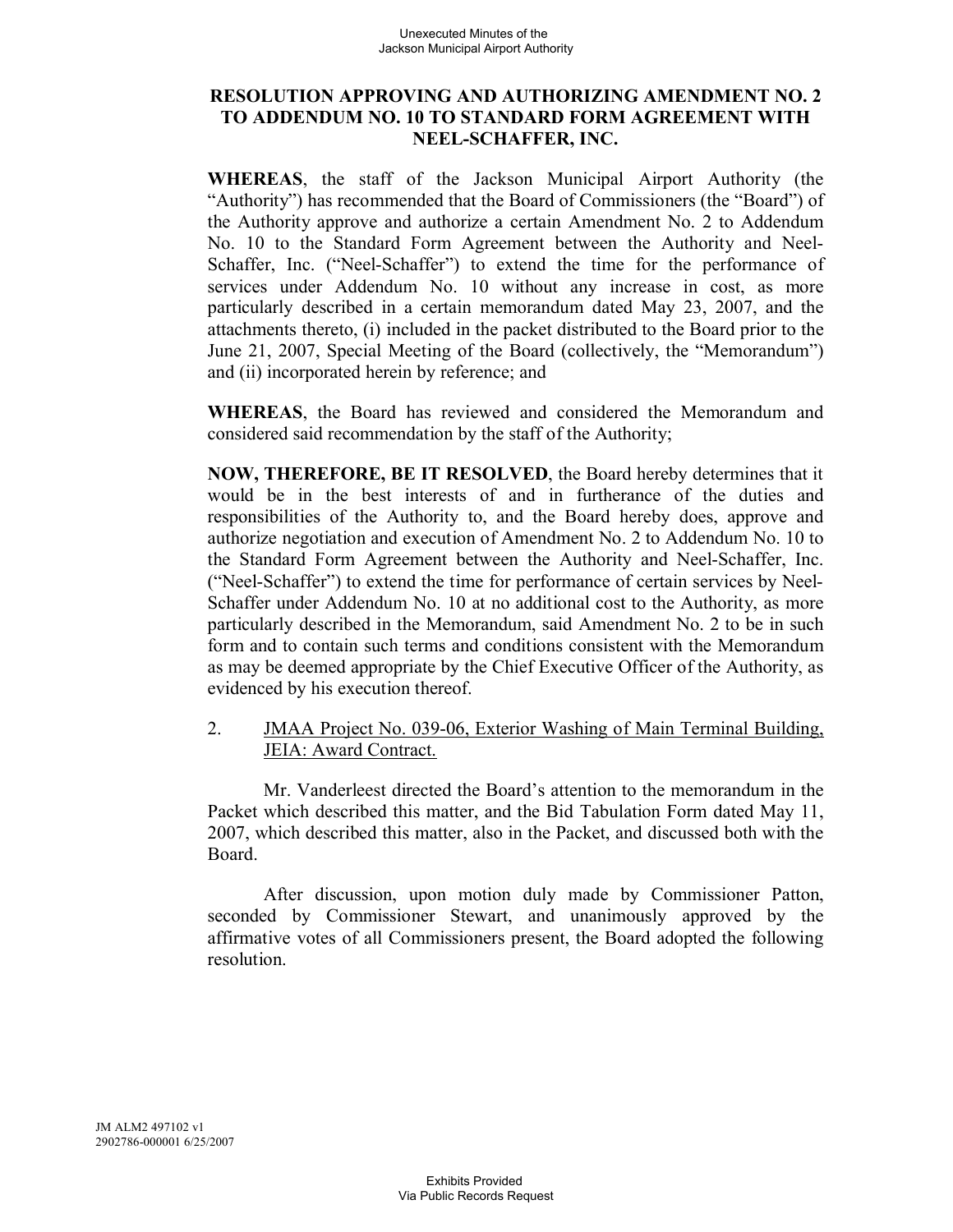### **RESOLUTION AWARDING CONTRACT FOR PROJECT NO. 039-06, EXTERIOR WASHING OF MAIN TERMINAL BUILDING, JACKSON-EVERS INTERNATIONAL AIRPORT**

**WHEREAS**, after publication of an advertisement for bids in accordance with applicable law, the Jackson Municipal Airport Authority (the "Authority") received four (4) bids for exterior washing of the Main Terminal Building at Jackson-Evers International Airport (the "Project"), said bids being set out in that certain Bid Tabulation Form dated May 11, 2007 (the "Bid Tabulation Form"), (i) included in the packet distributed to the Board prior to the June 21, 2007, Special Meeting of the Board and (ii) incorporated herein by reference; and

**WHEREAS**, the staff of the Authority has advised the Board of Commissioners (the "Board") of the Authority that the lowest bid for the Project was submitted by U. S. Coating Specialties & Supplies ("U. S. Coating") in the lump sum amount of \$77,000.00 (the "Bid"), as shown on the Bid Tabulation Form and described in a certain memorandum (i) included in the packet distributed to the Board prior to the June 21, 2007, Special Meeting of the Board (the "Memorandum") and (ii) incorporated herein by reference; and

**WHEREAS**, the staff of the Authority has advised the Board that the Bid did not include a Statement of Qualifications as required by the Information for Bidders; however, U. S. Coating provided the Statement of Qualifications after the opening of bids for the Project; and

**WHEREAS**, legal counsel to the Authority has advised the Board that the failure of U. S. Coating to timely file the Statement of Qualifications did not affect the competitive nature of the bids or offer U. S. Coating a competitive advantage, and can be waived by the Board; and

**WHEREAS**, the staff of the Authority has advised the Board that said Bid submitted by U. S. Coating was otherwise compliant with the bid requirements for the Project and has recommended that the Board (i) waive the failure of U. S. Coating to timely provide the Statement of Qualifications and (ii) award the contract for the Project to U. S. Coating for submission of the lowest and best bid for the Project; and

**WHEREAS**, the Board has reviewed the Bid Tabulation Form and Memorandum, and considered said recommendation by the staff of the Authority;

**NOW, THEREFORE, BE IT RESOLVED**, the Board hereby determines that it would be in the best interests of and in furtherance of the duties and responsibilities of the Authority to, and the Board hereby does: (i) waive the failure of U. S. Coating to timely provide its Statement of Qualifications; (ii) determine that the lowest and best bid for the Project was submitted by U. S. Coating; (iii) award the contract for the Project to U. S. Coating; and (iv) authorize and direct the Chief Executive Officer and representatives of the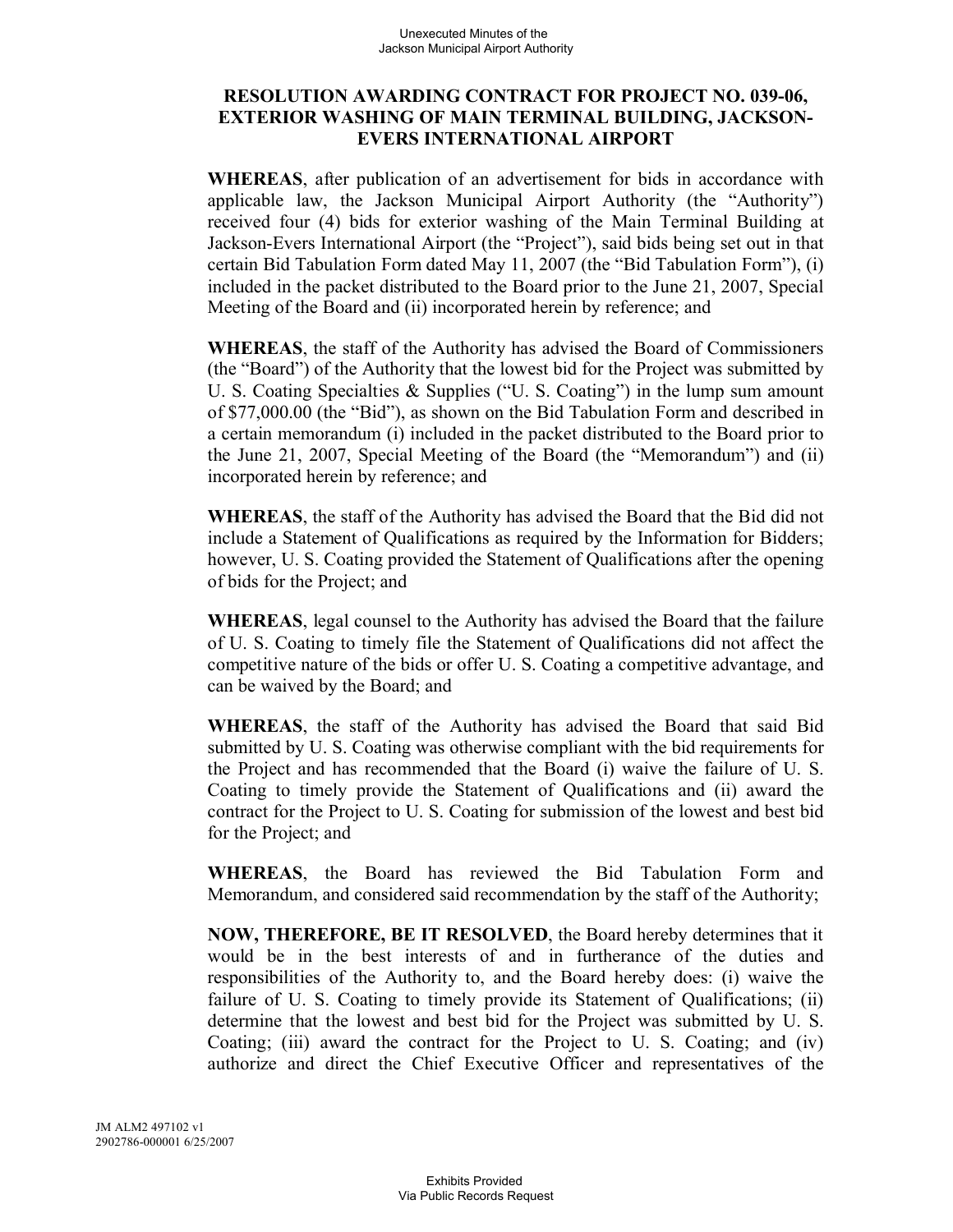Authority to negotiate and execute an agreement with U. S. Coating to accomplish the Project, said agreement to be in such form and to contain such terms and conditions consistent with the Bid and bid requirements for the Project as deemed appropriate by the Chief Executive Officer of the Authority, as evidenced by his execution thereof.

#### **D. Procurements.**

#### 1. Set DBE Participation Goal for Fiscal Year 2008.

Mr. Vanderleest directed the Board's attention to the memorandum dated June 19, 2007, in the Packet, which described this matter, and discussed this matter with the Board.

After discussion, upon motion duly made by Commissioner Stewart, seconded by Commissioner Patton, and unanimously approved by the affirmative votes of all Commissioners present, the Board adopted the following resolution.

### **RESOLUTION APPROVING DBE GOAL FOR FISCAL YEAR 2008**

**WHEREAS**, under 49 CFR Part 26, the Jackson Municipal Airport Authority (the "Authority") is required to establish goals for participation by Disadvantaged Business Enterprises ("DBEs") in U. S. Department of Transportation-assisted contracts for each fiscal year; and

**WHEREAS**, the applicable federal regulations establish a process by which the Authority must establish its goals for DBE participation each fiscal year; and

**WHEREAS**, the staff of the Authority has followed the required process and determined that an appropriate goal for DBE participation in U. S. Department of Transportation-assisted contracts of the Authority for fiscal year 2008 is 15.14%, as more particularly described in that certain memorandum dated June 19, 2007, (i) included in the packet distributed to the Board prior to the June 21, 2007, Special Meeting of the Board (the "Memorandum") and (ii) incorporated herein by reference; and

**WHEREAS**, the Board has reviewed the Memorandum and considered said recommendation by the staff of the Authority;

**NOW, THEREFORE, BE IT RESOLVED**, the Board hereby determines that it would be in the best interests of and in furtherance of the duties and responsibilities of the Authority to, and the Board hereby does, establish a goal of 15.14% for DBE participation in U. S. Department of Transportation-assisted contracts of the Authority during fiscal year 2008.

[Commissioner Glover's participation in the Meeting was terminated at this time.]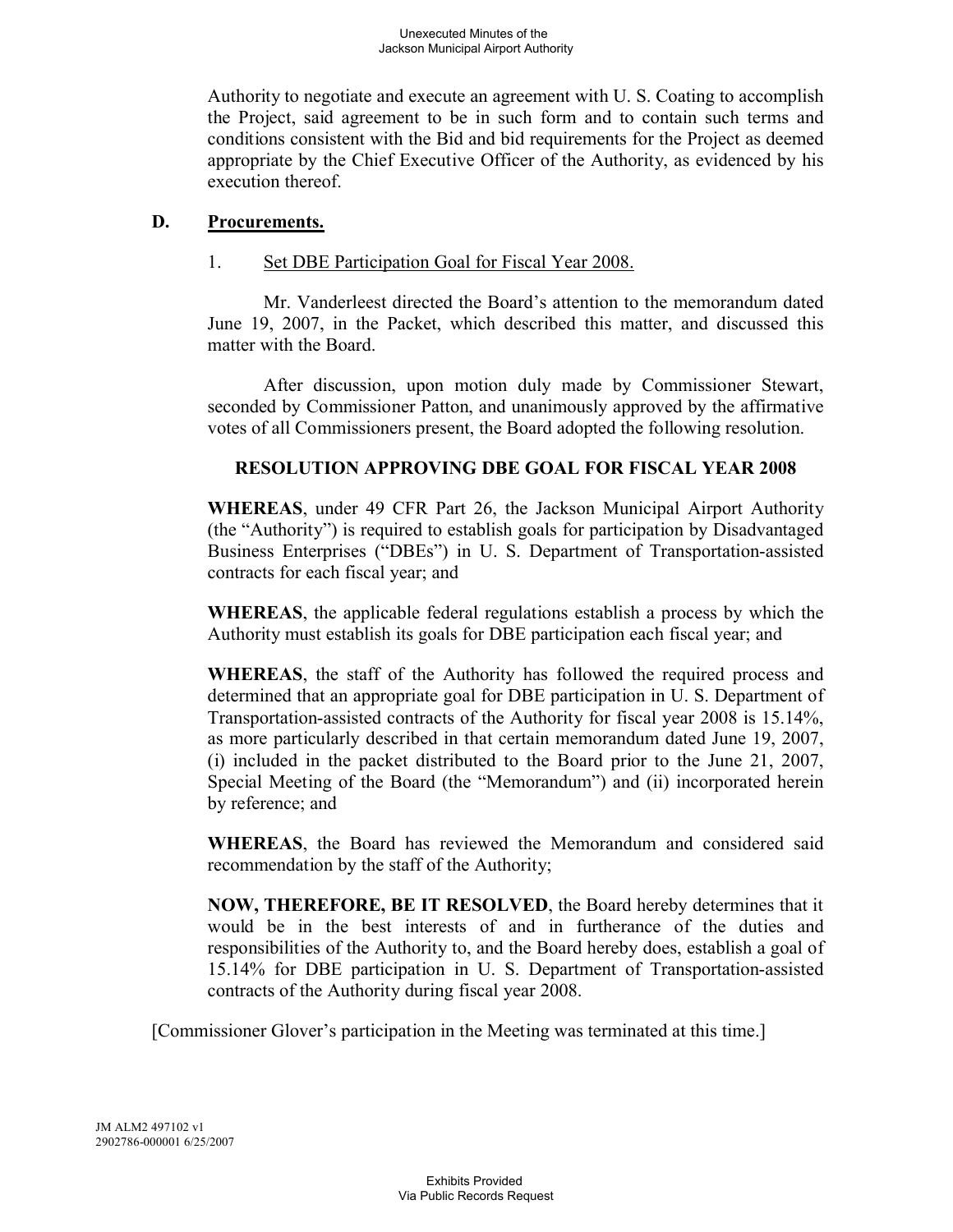## **E. Lease Agreements.**

- 1. Lease Agreement with Civil Air Patrol, HF: Approve Renewal Amendment.
- 2. Lease Agreement with U. S. General Services Administration, Lease No. GS-04B-45037, JEIA: Approve Supplemental Agreement No. 1 for Reconfiguration of TSA Leasehold.
- 3. Lease Agreement with ExpressJet Airlines, Inc. d/b/a Continental Express, Inc., JEIA: Approve Amendment to Airport Use Permit and Lease Agreement.

Mr. Vanderleest directed the Board's attention to the memoranda in the Packet which described these matters, and discussed these matters with the Board.

After discussion, upon motion duly made by Commissioner Patton, seconded by Commissioner Stewart, and unanimously approved by the affirmative votes of all Commissioners present (Commissioner Glover not being present at this time), the Board adopted the following resolution.

# **RESOLUTION APPROVING AND AUTHORIZING CERTAIN ACTIONS REGARDING LEASE AGREEMENTS**

**WHEREAS**, the Jackson Municipal Airport Authority (the "Authority") previously entered into (i) a ground lease at Hawkins Field (the "CAP Ground Lease") with the Mississippi Wing of the Civil Air Patrol ("CAP") and (ii) a lease of certain space within the Main Terminal Building at Hawkins Field (the "CAP Terminal Lease") with CAP; and

**WHEREAS**, as more particularly described in that certain memorandum dated May 8, 2007, (i) included in the packet distributed to the Board of Commissioners (the "Board") of the Authority prior to the Special Meeting of the Board on June 21, 2007 (the "CAP Memorandum"), and (ii) incorporated herein by reference, the staff of the Authority has recommended that the Board approve and authorize negotiation and execution of a new comprehensive lease (the "New CAP Lease") with CAP to include the properties under both the CAP Ground Lease and the CAP Terminal Lease for a new term of five (5) years, all for the nominal fee of \$1.00 per year; and

**WHEREAS**, as more particularly described in that certain memorandum dated May 7, 2007, (i) included in the packet distributed to the Board prior to the Special Meeting of the Board on June 21, 2007 (the "TSA Memorandum"), and (ii) incorporated herein by reference, the U. S. General Services Administration ("GSA"), which leases space on behalf of the Transportation Security Administration ("TSA") in the Main Terminal Building at Jackson-Evers International Airport ("JEIA"), has asked the Authority to reconfigure the space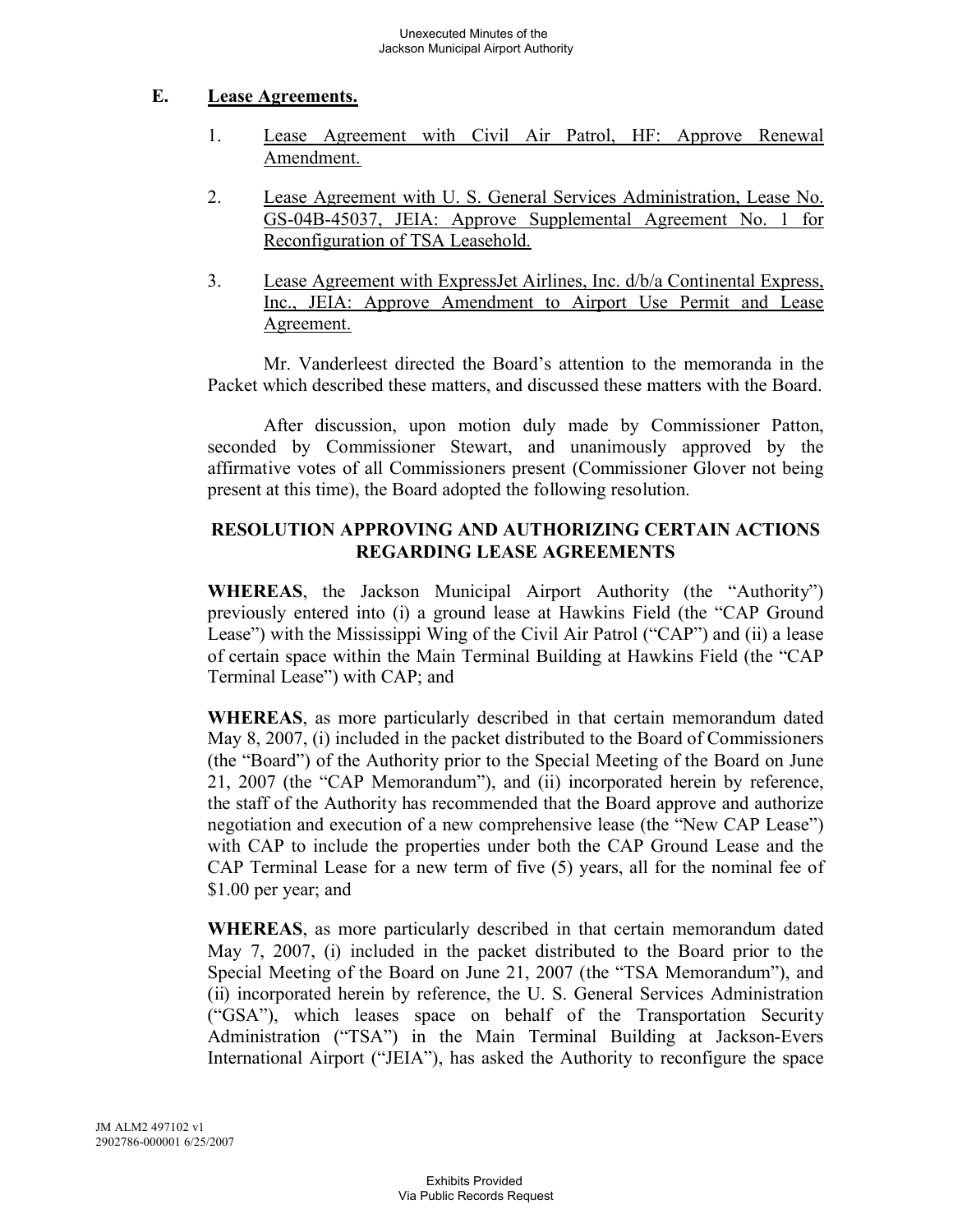leased on behalf of TSA at JEIA and execute a certain supplemental agreement to accomplish the same (the "TSA Supplemental Agreement"); and

**WHEREAS**, as more particularly described in that certain memorandum dated June 18, 2007, (i) included in the packet distributed to the Board prior to the Special Meeting of the Board on June 21, 2007 (the "ExpressJet Memorandum"), and (ii) incorporated herein by reference, the staff of the Authority has recommended that the Board approve and authorize negotiation and execution of an amendment to the Airport Use Permit and Lease Agreement between the Authority and ExpressJet, whereby ExpressJet will relocate its service at Jackson-Evers International Airport from Gate No. 18 to Gate No. 16 and rent the jet bridge attached thereto (the "ExpressJet Amendment"); and

**WHEREAS**, the Board has reviewed the CAP Memorandum, the TSA Memorandum, and the ExpressJet Memorandum, and has considered the recommendations by the staff of the Authority that the Authority negotiate and execute (i) the New CAP Lease, (ii) the TSA Supplemental Agreement, and (iii) the ExpressJet Amendment;

**NOW, THEREFORE, BE IT RESOLVED**, the Board hereby determines that it would be in the best interests of and in furtherance of the duties and responsibilities of the Authority to, and the Board hereby does, take the following actions:

- 1. The Board approves and authorizes negotiation and execution of the New CAP Lease with the CAP, and in connection therewith, the Board specifically determines and finds that the services provided at Hawkins Field and to the Authority and the flying and general public by the CAP justify a rental rate of \$1.00 per year for the CAP under the New CAP Lease, said New CAP Lease to be in such form and to contain such terms and conditions consistent with the CAP Memorandum and the foregoing as may be deemed appropriate by the Chief Executive Officer of the Authority, as evidenced by his execution thereof.
- 2. The Board hereby approves and authorizes negotiation and execution of the TSA Supplemental Lease with GSA, said TSA Supplemental Lease to be in such form and to contain such terms and conditions consistent with the TSA Memorandum and the foregoing as may be deemed appropriate by the Chief Executive Officer of the Authority, as evidenced by his execution thereof.
- 3. The Board hereby approves and authorizes negotiation and execution of the ExpressJet Amendment with ExpressJet, said ExpressJet Amendment to be in such form and to contain such terms and conditions consistent with the ExpressJet Memorandum and the foregoing as may be deemed appropriate by the Chief Executive Officer of the Authority, as evidenced by his execution thereof.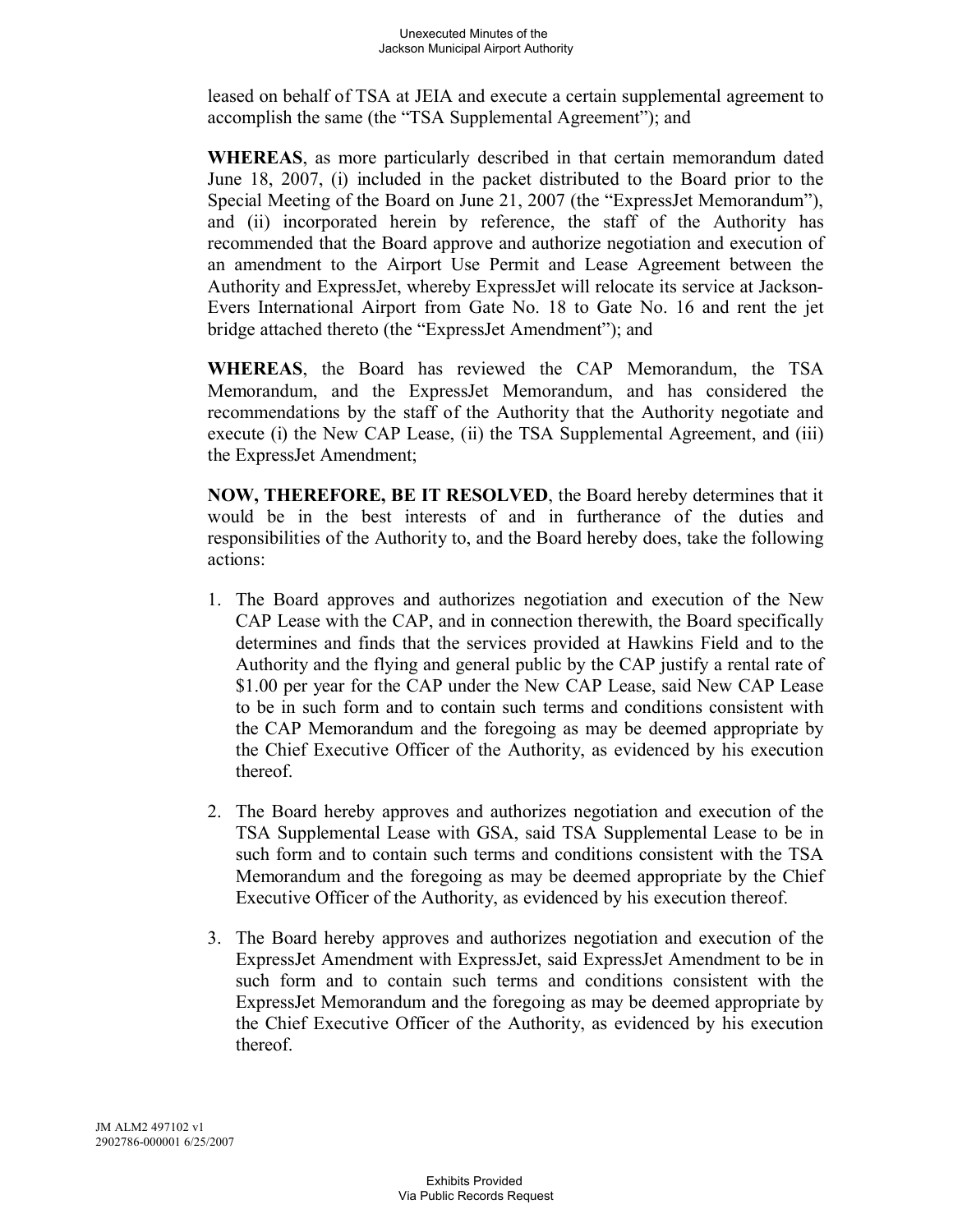# **F. Grants.**

1. Grant Offer from the International Public Management Association for Human Resources for Government Agencies to Encourage Innovative Human Resources Practices in the Public Sector, JMAA: Authorize Acceptance of Grant Offer.

Mr. Vanderleest directed the Board's attention to the memorandum in the Packet which described this matter, and discussed this matter with the Board.

After discussion, upon motion duly made by Commissioner Patton, seconded by Commissioner Stewart, and unanimously approved by the affirmative votes of all Commissioners present (Commissioner Glover not being present at this time), the Board adopted the following resolution.

### **RESOLUTION APPROVING AND AUTHORIZING APPLICATION AND RECEIPT OF GRANT FROM INTERNATIONAL PUBLIC MANAGEMENT ASSOCIATION**

**WHEREAS**, the staff of the Jackson Municipal Airport Authority (the "Authority") has recommended that the Board of Commissioners (the "Board") of the Authority approve and authorize an application for, receipt of, and use of a certain Grant for Government Agencies (the "Grant") from the International Public Management Association for Human Resources (the "Association for Human Resources") in an amount estimated to be approximately \$25,000.00, all as more particularly described in that certain memorandum dated June 4, 2007, (i) included in the packet distributed to the Board prior to the Special Meeting of the Board on June 21, 2007 (the "Memorandum"), and (ii) incorporated herein by reference; and

**WHEREAS**, the Board has reviewed the Memorandum and considered said recommendation of the staff of the Authority;

**NOW, THEREFORE, BE IT RESOLVED**, the Board hereby determines that it would be in the best interests of and in furtherance of the duties and responsibilities of the Authority to, and the Board hereby does, approve and authorize an application for the Grant with the Association for Human Resources, and if the Grant application is accepted and approved, receipt and use of the Grant proceeds, subject to the purpose and conditions of the Grant.

### **G. Safety Management System Pilot Program, JMAA: Authorize Publication of Request for Proposals or Qualifications for Consulting Services.**

Mr. Vanderleest directed the Board's attention to the Memorandum dated June 15, 2007, in the Packet, which described this matter, and discussed this matter with the Board.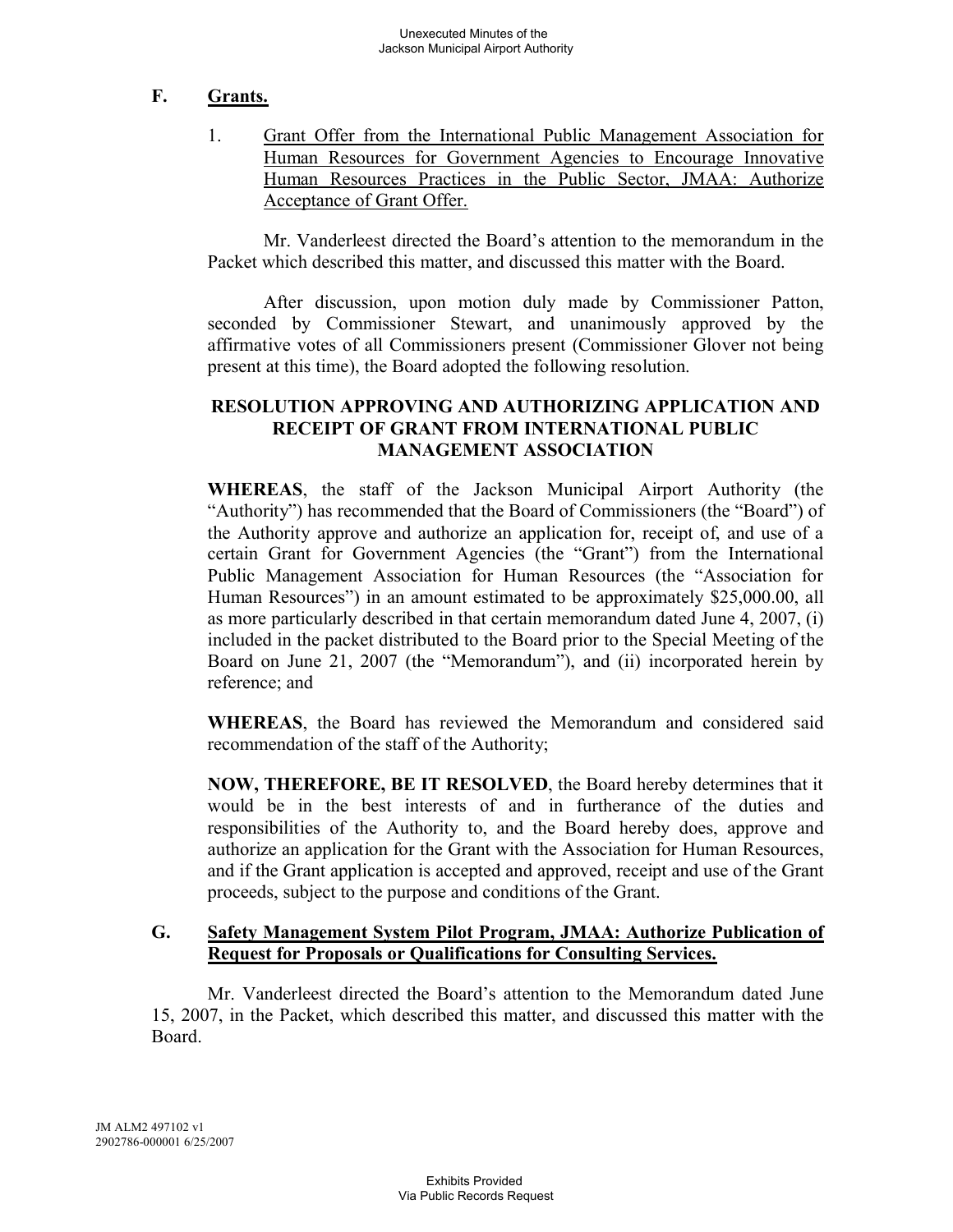After discussion, upon motion duly made by Commissioner Stewart, seconded by Commissioner Patton, and unanimously approved by the affirmative votes of all Commissioners present (Commissioner Glover not being present at this time), the Board adopted the following resolution.

## **RESOLUTION APPROVING AND AUTHORIZING PUBLICATION OF REQUEST FOR PROPOSALS OR QUALIFICATIONS FOR PROFESSIONAL SERVICES IN CONNECTION WITH FAA PILOT PROJECT REGARDING AIRPORT SAFETY**

**WHEREAS**, by prior resolution duly adopted by the Board of Commissioners (the "Board") of the Jackson Municipal Airport Authority (the "Authority"), the Board approved and authorized the filing of an application for and participation in a pilot project of the Federal Aviation Administration Office of Airport Safety and Standards (the "FAA") to develop guidelines for airport safety management, including production of a Safety Management System Plan and Safety Program Manual for airports selected for the pilot project (the "Pilot Project"); and

**WHEREAS**, the staff of the Authority has advised the Board that the Authority's application for the Pilot Project was accepted, and has recommended that the Board approve and authorize publication of a request for proposals or qualifications (the "RFP") for professional services in connection with participation in the Pilot Project, including without limitation services in connection with development of guidelines for airport safety management and production of a Safety Management System Plan and Safety Program Manual (the "Services"); and

**WHEREAS,** the Board has considered said recommendation by the staff of the Authority;

**NOW, THEREFORE, BE IT RESOLVED**, the Board hereby determines that it would be in the best interests of and in furtherance of the duties and responsibilities of the Authority to, and the Board hereby does, approve and authorize publication of the RFP for the Services.

## **H. Other Matters.**

1. Board Committees: Approve Committee Members and Schedule Meetings.

Mr. Vanderleest reminded the Board that it had previously designated the following four strategic initiatives: (i) Administration, (ii) Hawkins Field, (iii) Planning and Economic Development, and (iv) Customer Service and Marketing. The Board had also discussed designating a Board committee for each initiative, with each committee to be chaired by a Commissioner, with the Chairman of the Board serving as the second member of each committee. Mr. Vanderleest suggested that the Board consider at this time designating the chairs of each committee and scheduling committee meetings.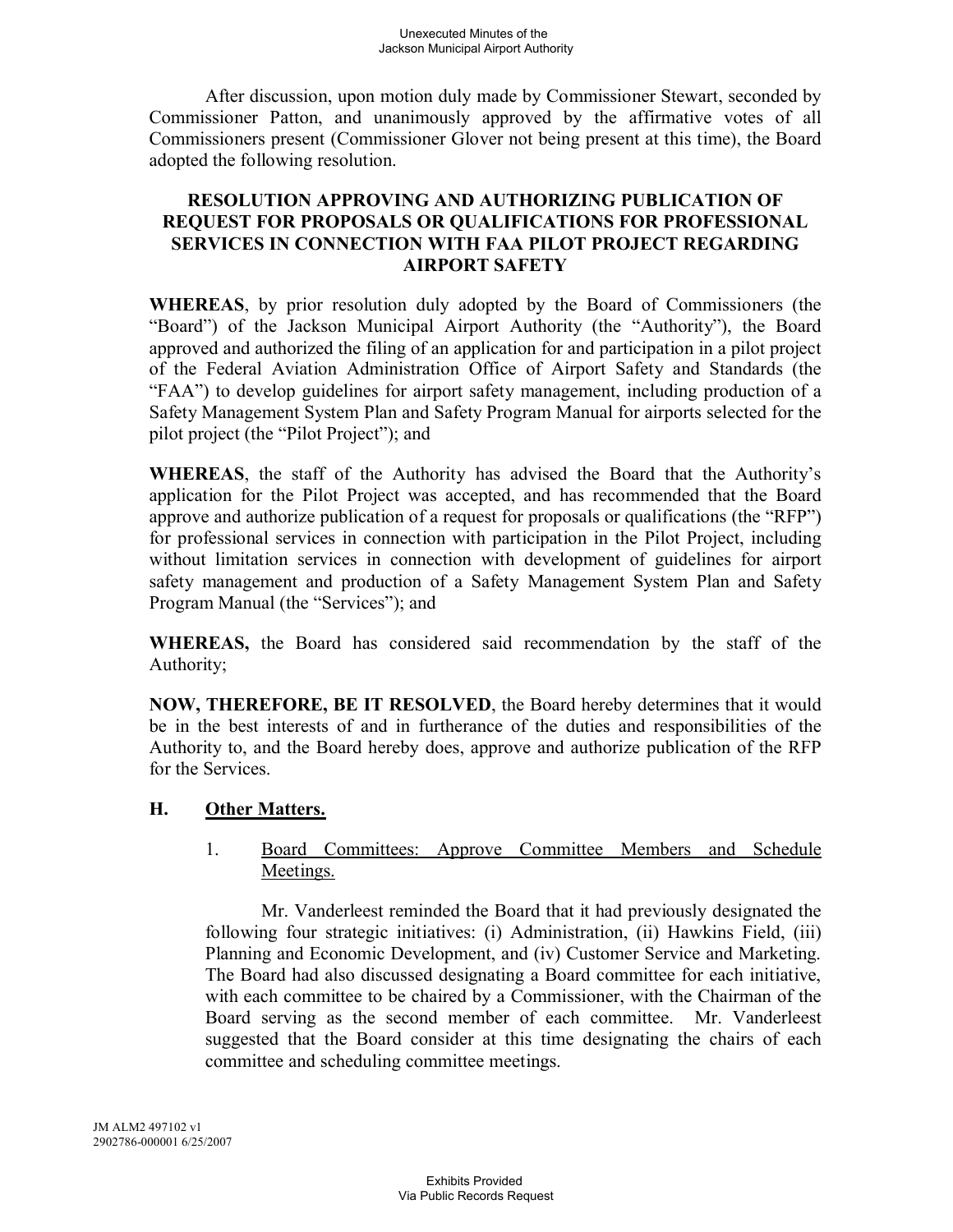After discussion, upon motion duly made by Commissioner Stewart, seconded by Commissioner Patton, and unanimously approved by the affirmative votes of all Commissioners present (Commissioner Glover not being present at this time), the Board adopted the following resolution.

## **RESOLUTION DESIGNATING BOARD COMMITTEE ASSIGNMENTS AND SCHEDULING BOARD COMMITTEE MEETINGS**

**WHEREAS**, the Board of Commissioners (the "Board") of the Jackson Municipal Airport Authority (the "Authority") previously designated the following four strategic initiatives: (i) Administration, (ii) Hawkins Field, (iii) Planning and Economic Development, and (iv) Customer Service and Marketing (the "Strategic Initiatives"); and

**WHEREAS**, the Board wishes to (i) appoint committees of the Board to focus on each of said Strategic Initiatives and (ii) schedule meetings of each such committee;

**NOW, THEREFORE, BE IT RESOLVED**, the Board hereby designates and appoints the following Board committees:

- 1. Administration: Committee Chairman, Dr. Glenda Glover; other committee member, J. R. Jones;
- 2. Hawkins Field: Committee Chairman, Johnnie Patton; other committee member, J. R. Jones;
- 3. Planning and Economic Development: Committee Chairman, Dr. Sylvia Stewart; other committee member, J. R. Jones;
- 4. Customer Service and Marketing: Committee Chairman, Earle Jones; other committee member, J. R. Jones; and

**RESOLVED, FURTHER**, at 3:00 p.m. on the date of each regular monthly Board meeting, one of the committees shall meet at the site of the regular monthly meeting, in accordance with a schedule to be determined by the Chairman of the Board and published in accordance with the notice requirements for special meetings of the Board.

During additional discussion, the Board reviewed and discussed a proposed notice of the schedule for Board Committee meetings (the "Notice"), a copy of said Notice being attached as an exhibit to the minutes of the Meeting. After discussion, the staff was directed to distribute and post the Notice as required under the Authority's bylaws, with the understanding that if a change in the schedule becomes necessary, a new notice will be distributed.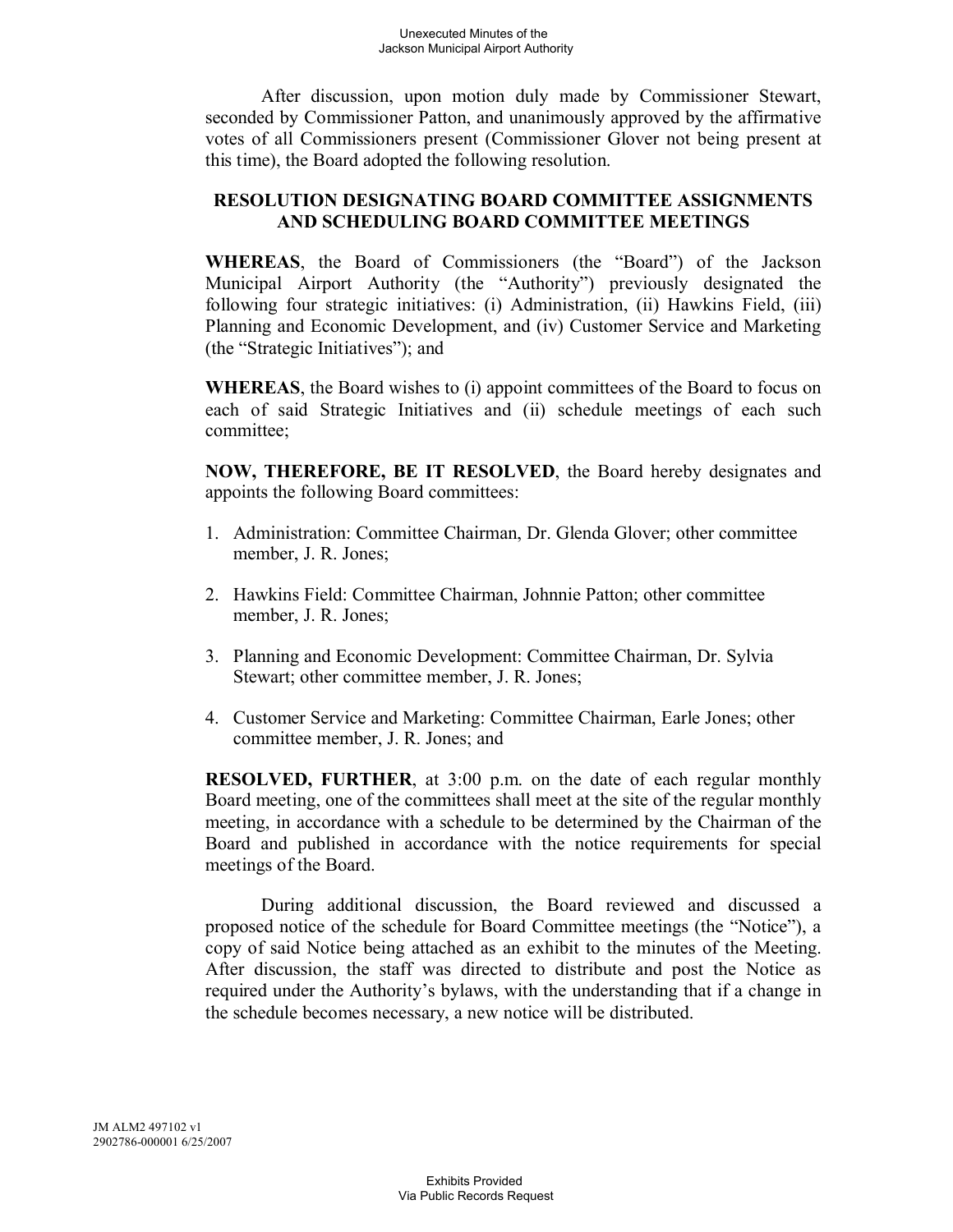## 2. Board Travel.

Chairman J. R. Jones asked the Board to approve and authorize travel expenses for his attendance at the ACI Commissioners Conference in Atlanta, Georgia, on June 24-26, 2007.

After discussion, upon motion duly made by Commissioner Stewart, seconded by Commissioner Patton, and unanimously approved by the affirmative votes of all Commissioners present (Commissioner Glover not being present at this time), the Board adopted the following resolution.

# **RESOLUTION APPROVING BOARD TRAVEL**

**RESOLVED**, the Board of Commissioners (the "Board") of the Jackson Municipal Airport Authority (the "Authority") hereby determines that it would be in the best interests of and in furtherance of the duties and responsibilities of the Authority to, the Board hereby does: (i) approve and authorize Chairman J. R. Jones to attend the ACI Commissioners Conference in Atlanta, Georgia, on June 24-26, 2007; and (ii) approve and authorize reimbursement of reasonable and necessary travel and lodging expenses for the foregoing.

- 3. Employee Recognitions.
	- a. Employee of the Month.
		- (1) Pete Carter Mechanic, Facilities Department (May).
		- (2) Larry Davis Compliance Analyst, Legal (June).

Mr. Vanderleest recognized and commended Mr. Carter and Mr. Davis as Employee of the Month for the months of May and June, 2007, respectively.

b. Certificates of Completion: American Sign Language.

In order to provide meaningful staff development opportunities and enhance customer service for the traveling public, Mr. Vanderleest said that the Authority had sponsored an eight week Basic American Sign Language class for its employees. Mr. Vanderleest then introduced and commended Rene' Woodward, JMAA Director of Human Resources and Administration, who organized the class. Ms. Woodward and Mr. Vanderleest then introduced and commended the following employees for completing the Basic American Sign Language class:

- (1) PSC Deforoest Gardner, Public Safety (not present).
- (2) Karen Hatten, Human Resources & Administration.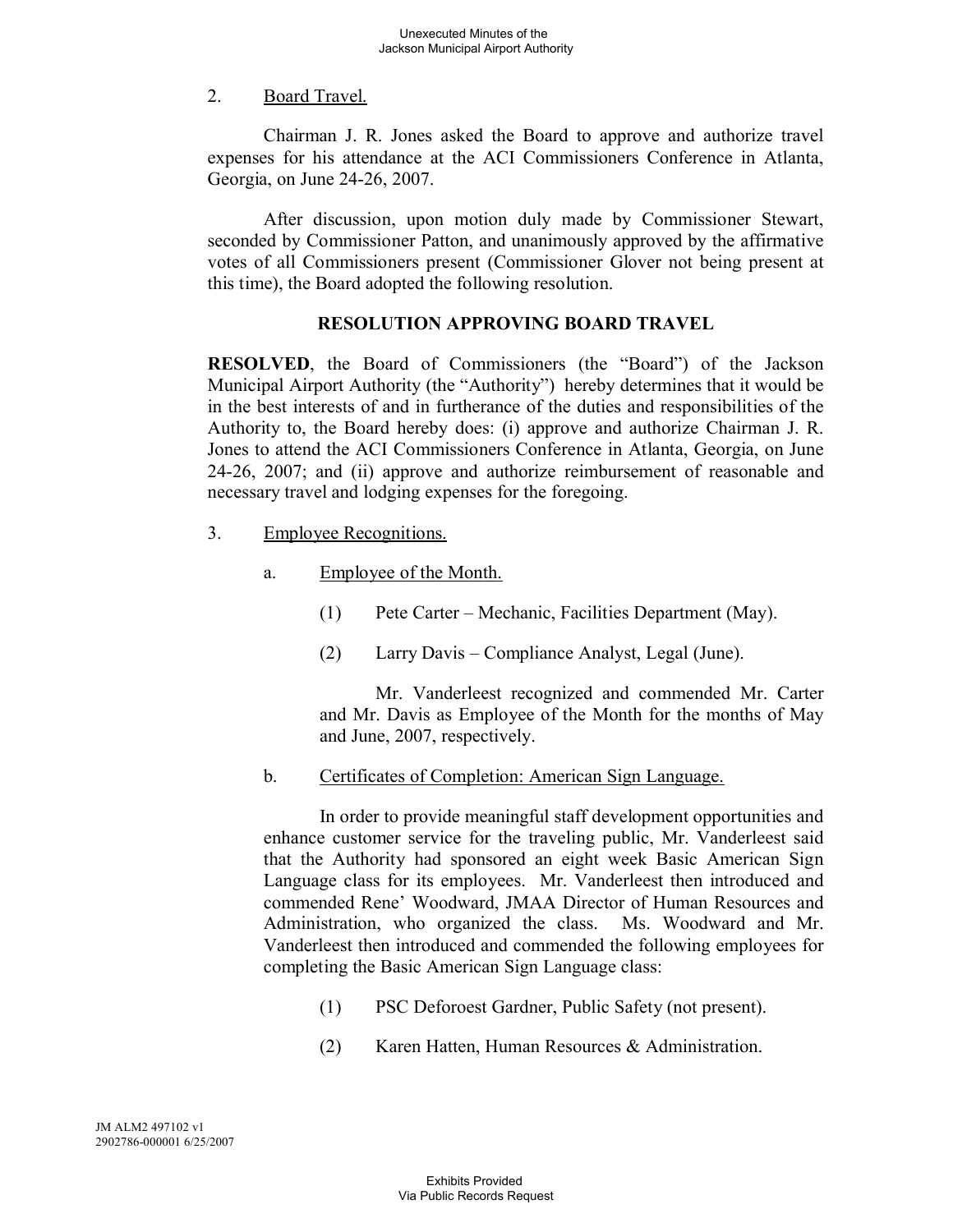- (3) Rhonda Knight, Human Resources & Administration (not present).
- (4) Sgt. Terry Miller, Public Safety (not present).
- (5) Lt. Desmond Reed, Public Safety.
- (6) Debbie Skipper, Public Safety.

### 4. Community Bank Hangar, JEIA: Approve Lease Extension.

During the Board's prior discussion of employing Aviation Management Consulting Group to assist the Authority in developing a long-term strategy for general aviation hangars at JEIA, including preparing a request for proposals for general aviation hangars at JEIA, and evaluating and making recommendations regarding responses to said request for proposals, the Board had discussed Community Bank's continuing interest in negotiating a long-term lease of the hangar presently leased by the Authority to DuPont, and subleased by DuPont to Community Bank. During discussion, the staff and legal counsel said that the underlying lease between the Authority and DuPont would expire on August 31, 2007, before any responses to a request for proposals could be evaluated. Accordingly, the staff and legal counsel recommended that the Board offer to enter into a separate lease agreement with Community Bank, to permit Community Bank to continue to lease the hangar at the same rental rate being paid by Community Bank to DuPont (\$2,600 per month), subject to termination on sixty (60) days notice.

After discussion, upon motion duly made by Commissioner Patton, seconded by Commissioner Stewart, and unanimously approved by the affirmative votes of all Commissioners present (Commissioner Glover being present at this time), the Board adopted the following resolution.

## **RESOLUTION APPROVING AND AUTHORIZING LEASE AGREEMENT WITH COMMUNITY BANK**

**WHEREAS**, the Jackson Municipal Airport Authority (the "Authority") previously entered into a lease of certain real property at Jackson-Evers International Airport, said lease being currently held by DuPont, Inc. (the "DuPont Lease"), upon which real property a general aviation hanger has been built (said real property and the hanger thereon being collectively referred to as the "Hanger"); and

**WHEREAS**, DuPont has executed a certain sublease of the Hanger to Community Bank (the "Community Bank Sublease"); and

**WHEREAS**, the DuPont Lease will expire on August 31, 2007; and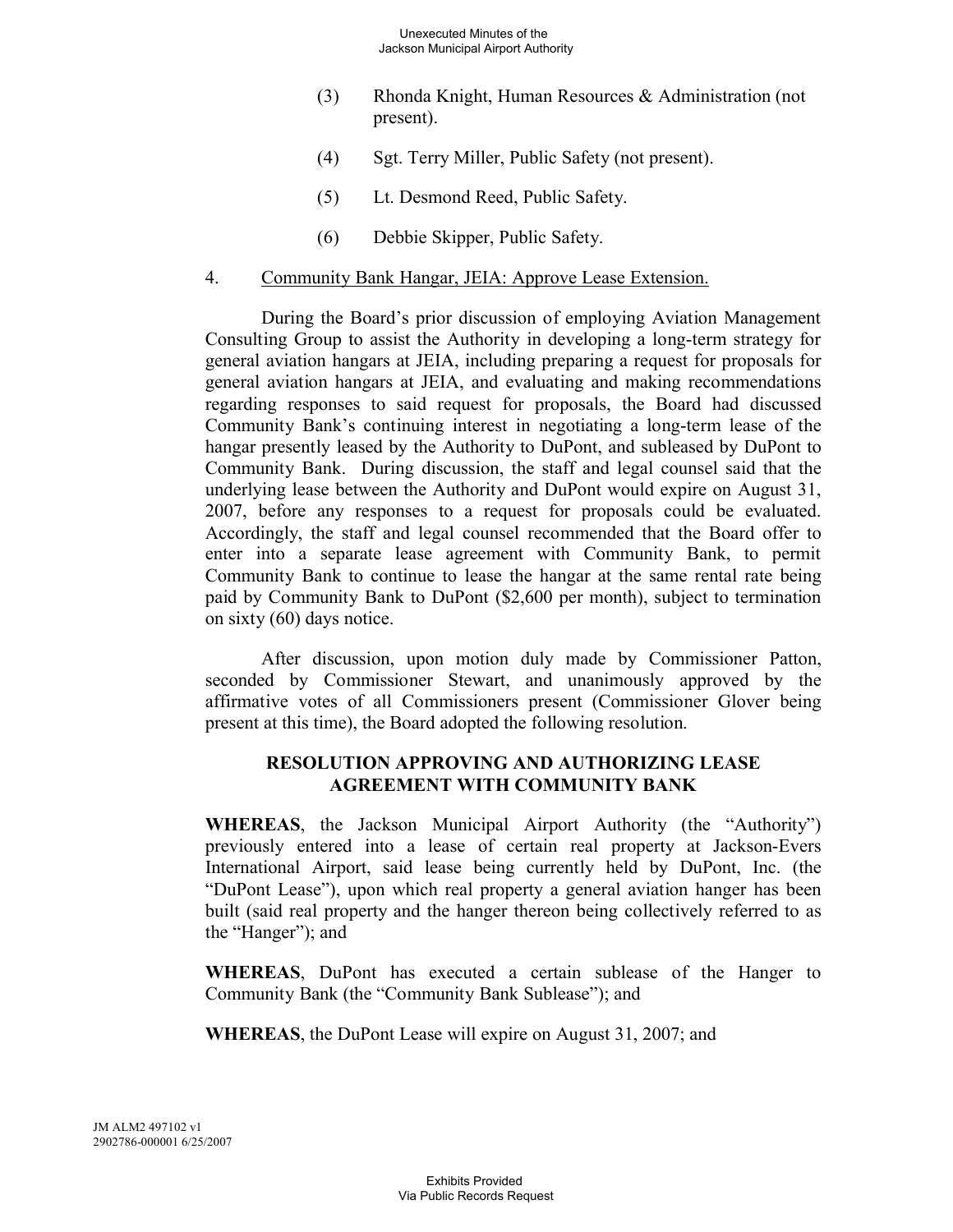**WHEREAS**, the staff of the Authority has recommended that the Board of Commissioners (the "Board") of the Authority offer to enter into a new lease agreement with Community Bank (the "Community Bank Lease"), whereby Community Bank would lease the Hangar from the Authority upon termination of the DuPont Lease at a rental rate equal to the rental rate being paid presently by Community Bank to DuPont, subject to termination upon sixty (60) days notice; and

**WHEREAS**, the Board has considered said recommendation by the staff of the Authority;

**NOW, THEREFORE, BE IT RESOLVED**, the Board hereby determines that it would be in the best interests of and in furtherance of the duties and responsibilities of the Authority to, and the Board hereby does, approve and authorize negotiation and execution of the Community Bank Lease, whereby Community Bank would lease the Hanger at a rental rate equal to the rental rate being paid by Community Bank to DuPont under the Community Bank Sublease subject to termination upon sixty (60) days' notice, said Community Bank Lease to be in such form and to contain such terms and conditions consistent with the foregoing as may be deemed appropriate by the Chief Executive Officer of the Authority, as evidenced by his execution thereof.

### 5. Customer Service Issues.

Commissioner Stewart asked the staff to consider recommending that the entire Main Terminal Building and exterior areas at Jackson-Evers International Airport be declared a "smoke-free" environment.

Commissioner Stewart also encouraged the staff to review and consider expanding its recycling program.

Commissioner Stewart also asked the staff to review and improve maintenance of the bathrooms in the Main Terminal Building at Jackson-Evers International Airport.

## **VI. DISCUSSION: STRATEGIC INITIATIVES.**

No discussion or action was taken on this matter at the Meeting.